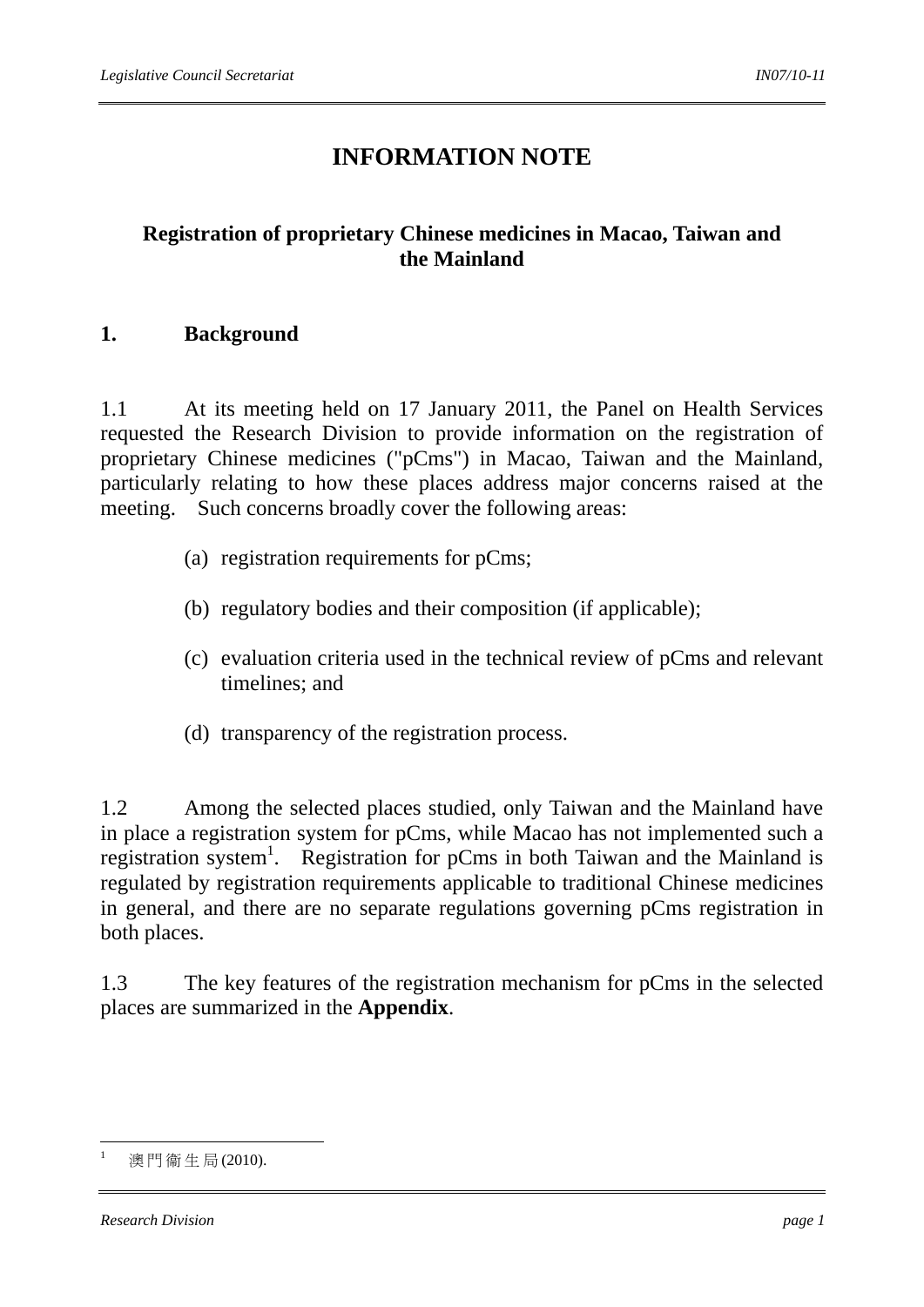### **2. Regulation of proprietary Chinese medicines in Macao**

### Relevant legislation

2.1 In Macao, there is no legal definition for pCm. *Decreta-Lei n 53/94/M* ("53/94/M"), enacted in 1994, is the main legislation governing the licensing and operating conditions of import, export and wholesale companies and pharmacies of traditional Chinese medicines. According to 53/94/M, traditional Chinese medicines refer to any medicines or any plant or animal ingredients or any materials extracted from these ingredients that are used according to traditional Chinese medicine and Chinese pharmacology for the prevention or treatment of diseases, or the regulation of bodily functions. (Article 1)

#### Regulatory measures of proprietary Chinese medicines

2.2 In Macao, each lot of locally produced and imported pCm has to obtain pre-approval from the Health Bureau of the Macao Special Administrative Region Government ("the Health Bureau") before sale with the submission of dossiers of safety information, including microbiological limits, heavy metals and toxic element content. For pCms containing materials from cattle, the applicant has to provide the source of the cattle-derived ingredients and the drug GMP ("good manufacturing practice") certificate awarded to the manufacturer.<sup>2</sup> In addition, the Macao government bans the manufacture, import and sale of Aristolochiaceae plants and their preparations.3

2.3 While Macao does not have a registration system for pCms, it implements an "alternative registration system", under which pCms and other traditional Chinese medicines from a country with a registration system in place may be exempted from submitting test reports of microbiological limits, heavy metals and toxic element content, with the presentation of the certificate of free sale or certificate of registration of the country of origin or exporting country/region.

 $\frac{1}{2}$ Chief Executive's Decision No. 120/2005.

澳門衞生局藥物事務廳藥物監測暨管理處 (2006).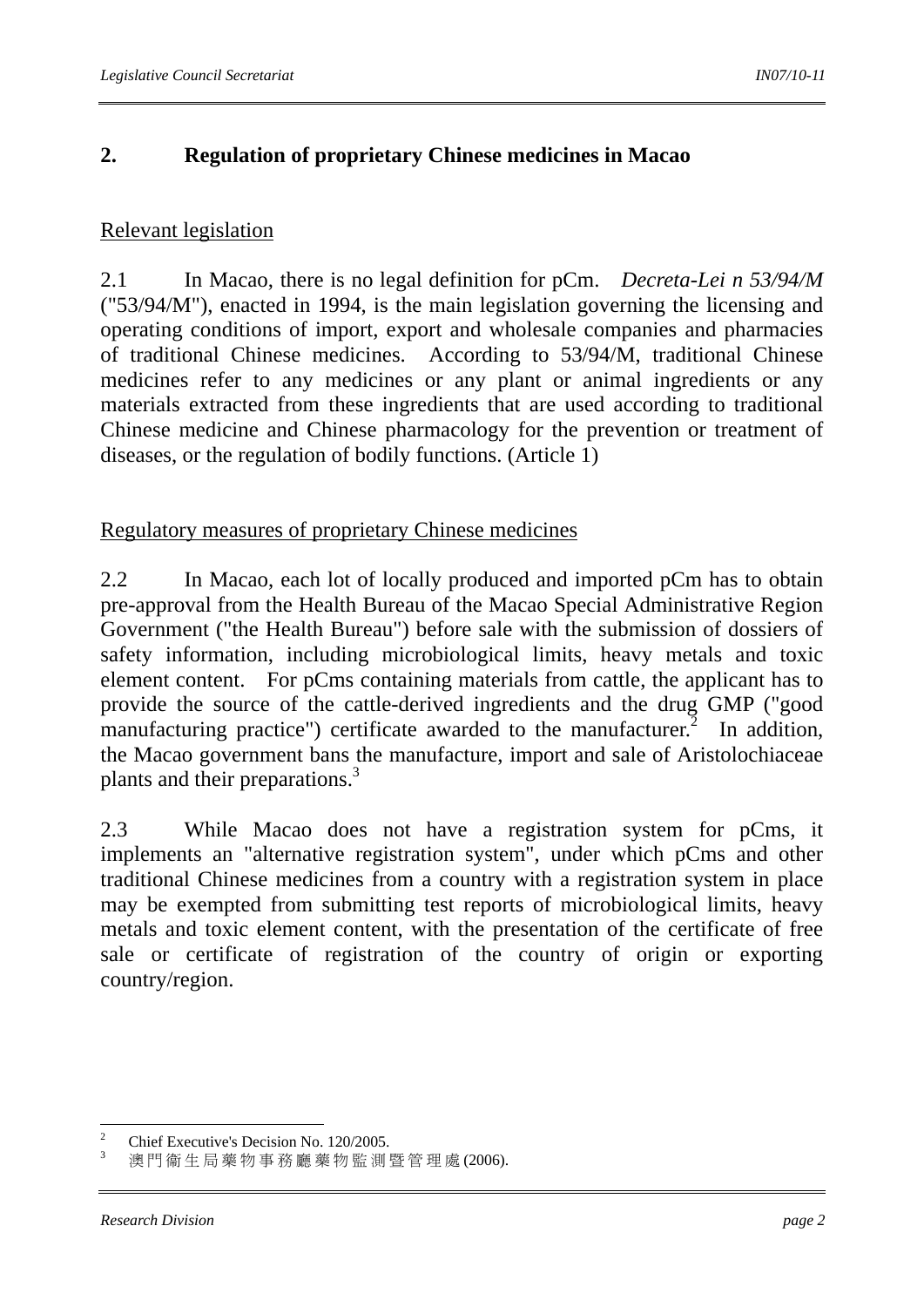2.4 Other regulatory measures for traditional Chinese medicines adopted in Macao include:<sup>4</sup>

- (a) announcing a "List of Traditional Chinese Medicine Ingredients applied in the Macao Special Administrative Region" by the Health Bureau, which consists of three sub-lists:
	- (i) Part I: toxic traditional Chinese materials (30 types);
	- (ii) Part II: common therapeutic traditional Chinese materials (562 types); and
	- (iii) Part III: Chinese medicinal materials that are also used as food (112 types); where all traditional Chinese materials under Parts I and II are restricted for sale by licensed Chinese pharmacies;
- (b) providing the public with the necessary instructions regarding the use and side effects of drugs, particularly for those toxic drugs (Article 15(3c) of 53/94/M); and
- (c) where necessary, in order to safeguard consumer health, the Director of the Health Bureau issuing instructions to the responsible persons of establishments of traditional Chinese medicines and prohibiting the manufacture and supply of products that have been proven to be harmful to health.

2.5 Under Article 18(4) of 53/94/M, the production and sale of products in violation of the law are subject to seizure. Breaches of the rules governing the import and export of traditional Chinese medicines are subject to a fine of up to MOP\$100,000 (HK\$97,000)<sup>5</sup> with the products concerned to be forfeited.<sup>6</sup>

 $\overline{a}$ 

<sup>4</sup> 澳門衞生局藥物事務廳藥物監測暨管理處 (2006).

The average exchange rate in January 2011 was MOP\$1= HK\$0.97.

Article 36, *Foreign Trade Act*.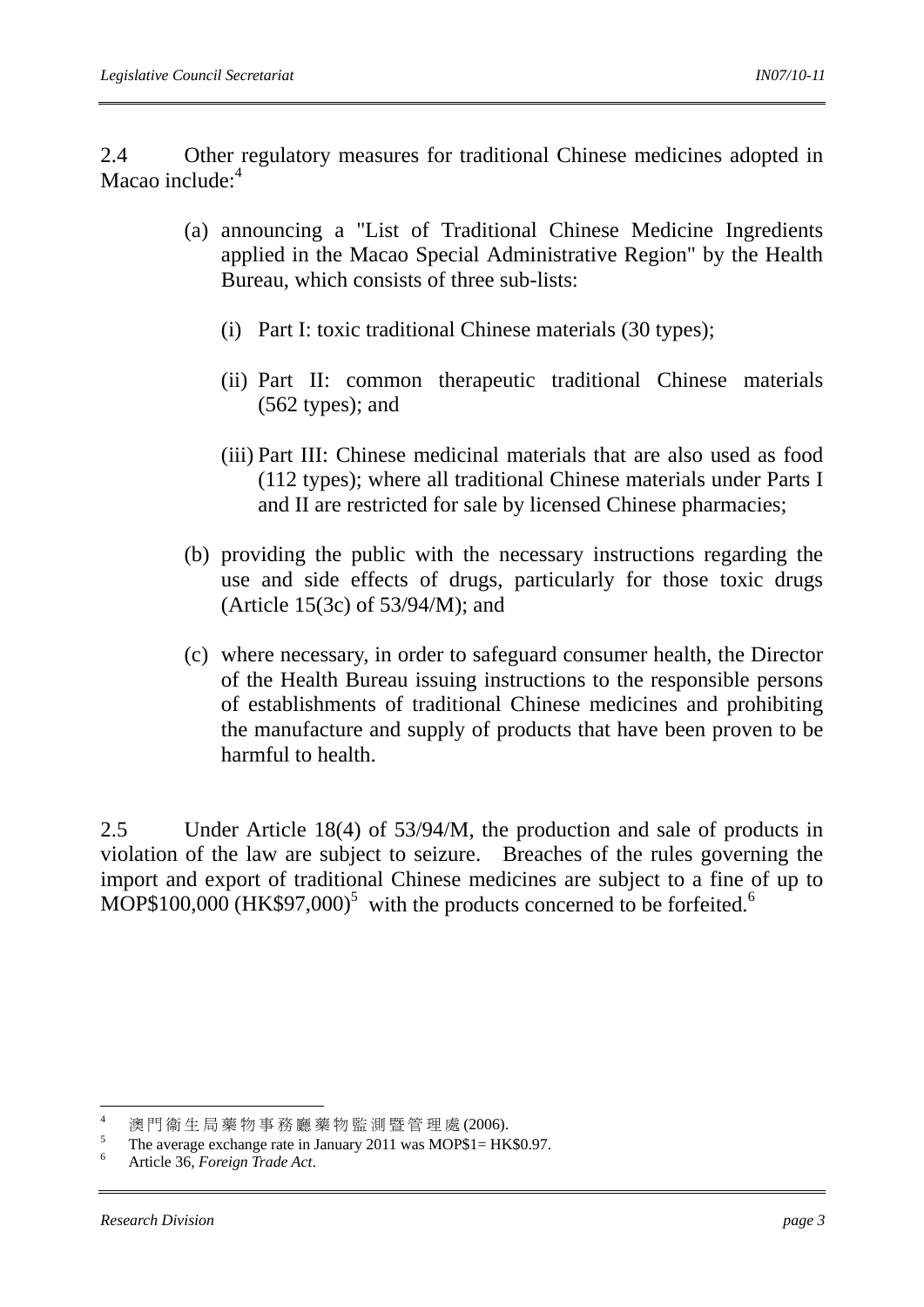2.6 Article 22 of 53/94/M allows that decisions taken by the Director of the Health Bureau be appealed to the Administrative Court of Macao.

### Statutory body relating to the regulation of traditional Chinese medicines

2.7 A statutory body accountable to the Director of the Health Bureau, the Technical Committee on Affairs of Traditional Chinese Pharmacy (中藥事務技 術委員會), has been established under Article 23 of 53/94/M with the following terms of reference:

- (a) providing opinions on the licensing of establishments engaged in the preparation and marketing of products of traditional Chinese medicines, and on the list of materials that is available only at traditional Chinese pharmacies as well as the list of toxic medicines that is available only by prescription;
- (b) conducting research and proposing necessary measures to promote the practice of traditional Chinese medicine and traditional Chinese medicine businesses on the basis of scientific and technical knowledge;
- (c) proposing guidelines to improve the operation of establishments engaged in the preparation and marketing of products of traditional Chinese medicines; and
- (d) advising on matters relating to traditional Chinese medicine that are submitted to the Director of the Health Bureau.
- 2.8 This Committee comprises the following members:
	- (a) Director of the Department of Pharmaceutical Affairs (藥物事務廳 廳長);
	- (b) two technicians with knowledge in traditional Chinese medicine; and
	- (c) two representatives from the Macao Association of Traditional Chinese Medicine (澳門中藥業公會).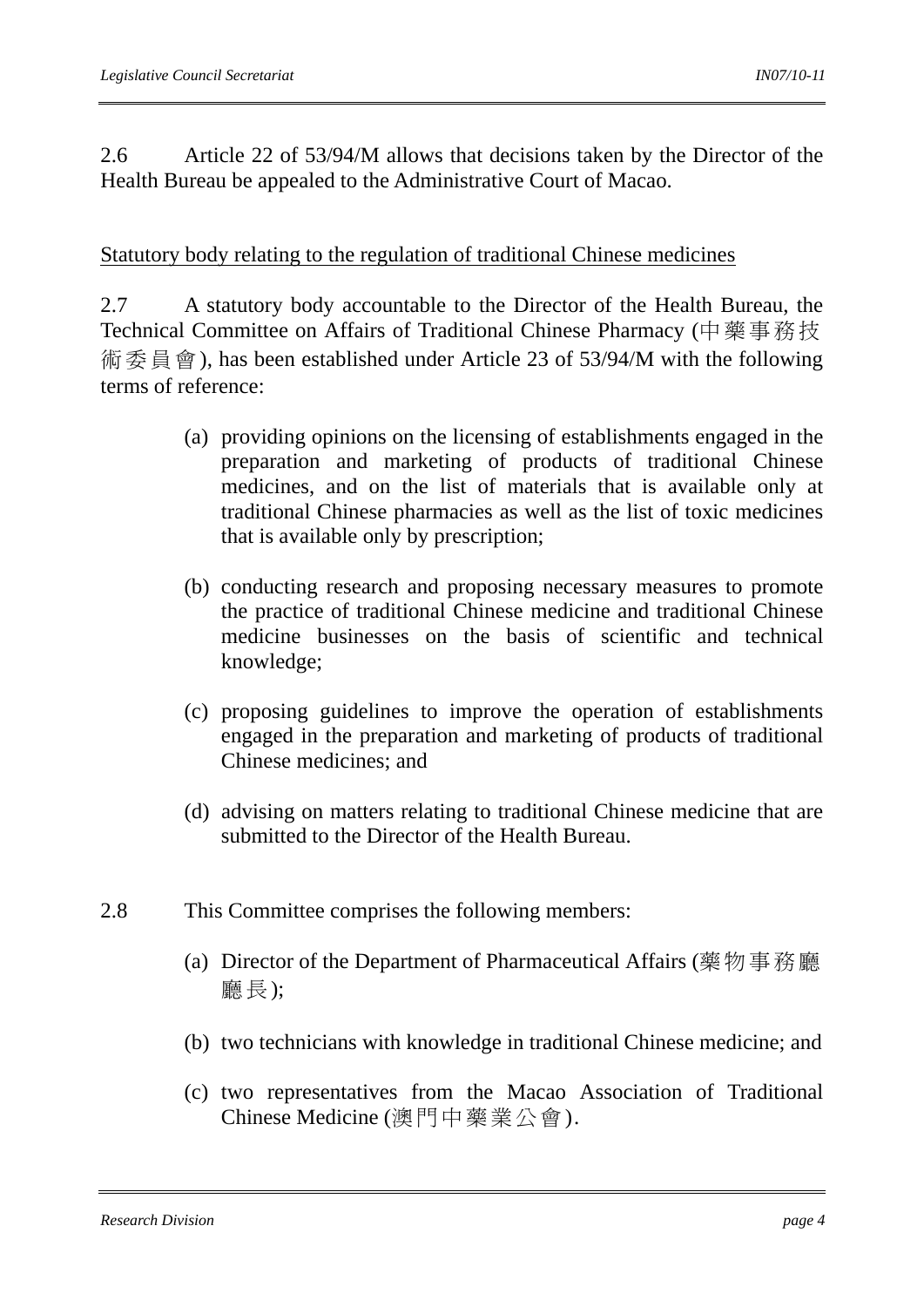## Latest developments

2.9 • According to the Health Bureau<sup>7</sup>, draft administrative regulations for the implementation of registration requirements for pCms have been prepared by the Health Bureau at the end of 2010, and the relevant legislative process is about to commence. These administrative regulations establish standards for quality, safety and efficacy of pCms, and specify requirements for package labelling and inserts of these products.

## **3. Registration of proprietary Chinese medicines in Taiwan**

## Definition of proprietary Chinese medicines

3.1 Under the *Pharmaceutical Affairs Act* (Article 10), medicines which are prepared in accordance with traditional Chinese prescriptions and have therapeutic efficacy are referred to as "preparations of inherited formulation" (固有成方製  $\tilde{m}$ ).<sup>8</sup> In general, any form of Chinese herbal medicines that claims to have therapeutic effects is regulated as medicines under the *Act*.

## Relevant legislation

3.2 In Taiwan, the main legislation for drugs and medical devices is the *Pharmaceutical Affairs Act*, which was adopted in 1970 and revised in 2006. Regulations relating to the registration of drugs are set out in the *Provisions Governing the Examination and Registration for Drugs* (《藥品查驗登記審查 準則》), which was established in 2005 in accordance with Article 39 of the *Pharmaceutical Affairs Act.* These Provisions also cover requirements relating to the post-approval change, transfer, extension and reissue of drug licences. As regards registration of traditional Chinese medicines, specific guidelines on relevant matters have been developed, including *Guidelines on Examination and Registration of Domestic Traditional Chinese Medicines* and *Guideline on Examination and Registration of New Chinese Medicines.* 

 $\overline{a}$  $\frac{7}{8}$  澳門衞生局 (2010).

Preparations refer to medicines which are processed and compounded from therapeutic raw materials into a specific pharmaceutical form and dosage. Preparations of inherited formulation are classified into medicines prescribed by Chinese medicine practitioners, over-the-counter drugs, and single herb for dispensation of drugs. See 劉尚志 (2005), 第 200 頁.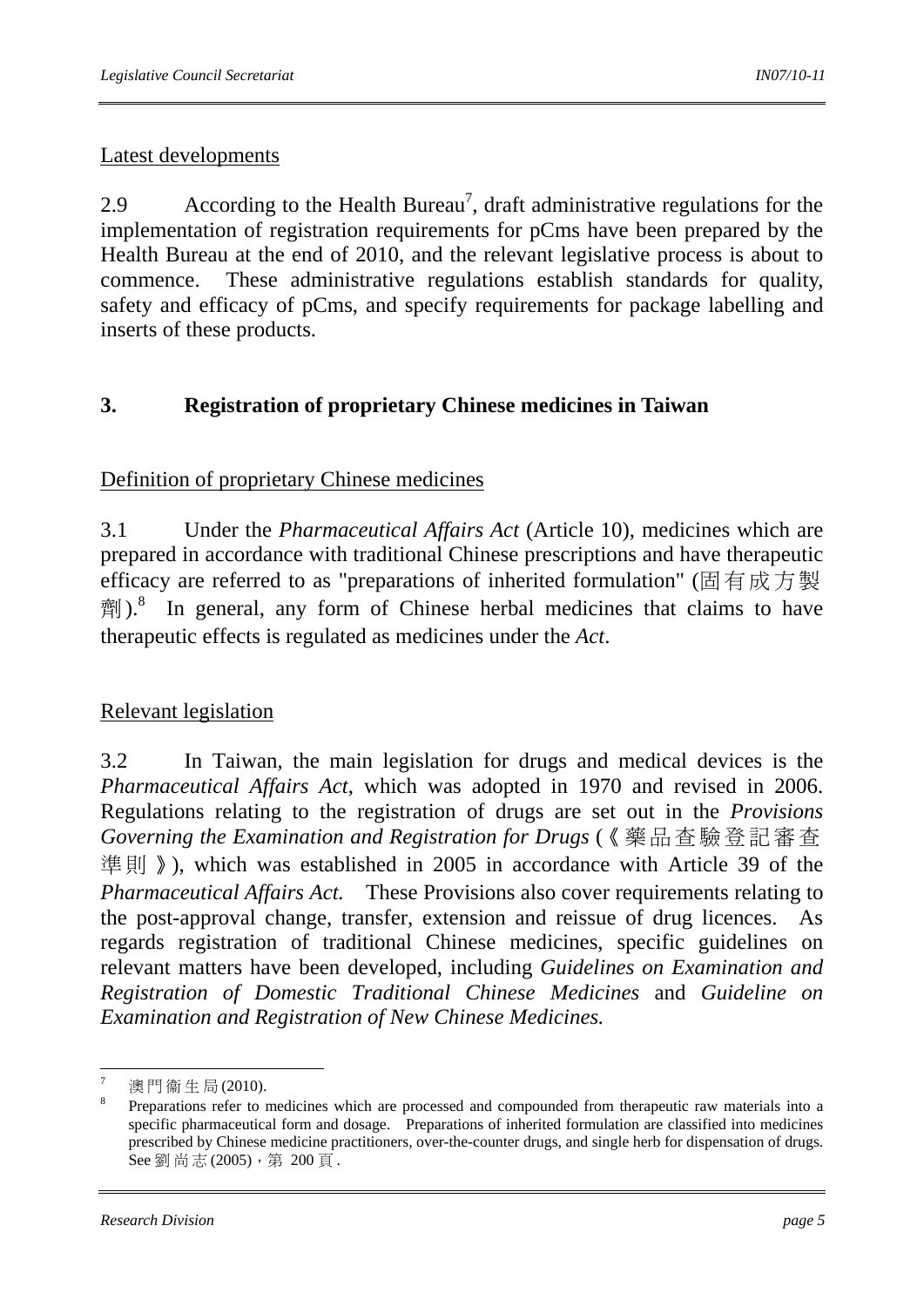## *Reference standards*

3.3 According to Article 74 of the *Provisions Governing the Examination and Registration for Drugs*, the testing specifications for traditional Chinese medicines should follow those mentioned in the "Taiwan Herbal Pharmacopoeia" (《台灣傳統藥典 》) or other foreign pharmacopoeias or announcements acknowledged by the Department of Health, Executive Yuan ("DOH"). It is required that references can only be taken from the latest two editions.

## Regulatory authorities

3.4 The Committee on Chinese Medicine and Pharmacy ("CCMP") of DOH is the regulatory authority at the central level handling matters concerning the registration of traditional Chinese medicines, whereas municipal and county/city governments act as the competent authorities at the local level.

## *Committee on Chinese Medicine and Pharmacy*

3.5 Established under DOH in 1995 by law, CCMP is composed of four divisions, namely Division of Chinese Medicine, Division of Chinese Pharmacy, Division of Research and Development and Division of Information and Publications, and a Technology Policy Unit. These divisions/unit handle matters concerning the administration affairs (including registrations of traditional Chinese medicines, and changes and extension of relevant drug licences), research and development, and digitalization of classic literature on Chinese medicine and pharmacy respectively.

3.6 CCMP comprises a chairperson and 15 members. Most of them are university professors and chairpersons of professional associations on traditional Chinese medicine and pharmacy.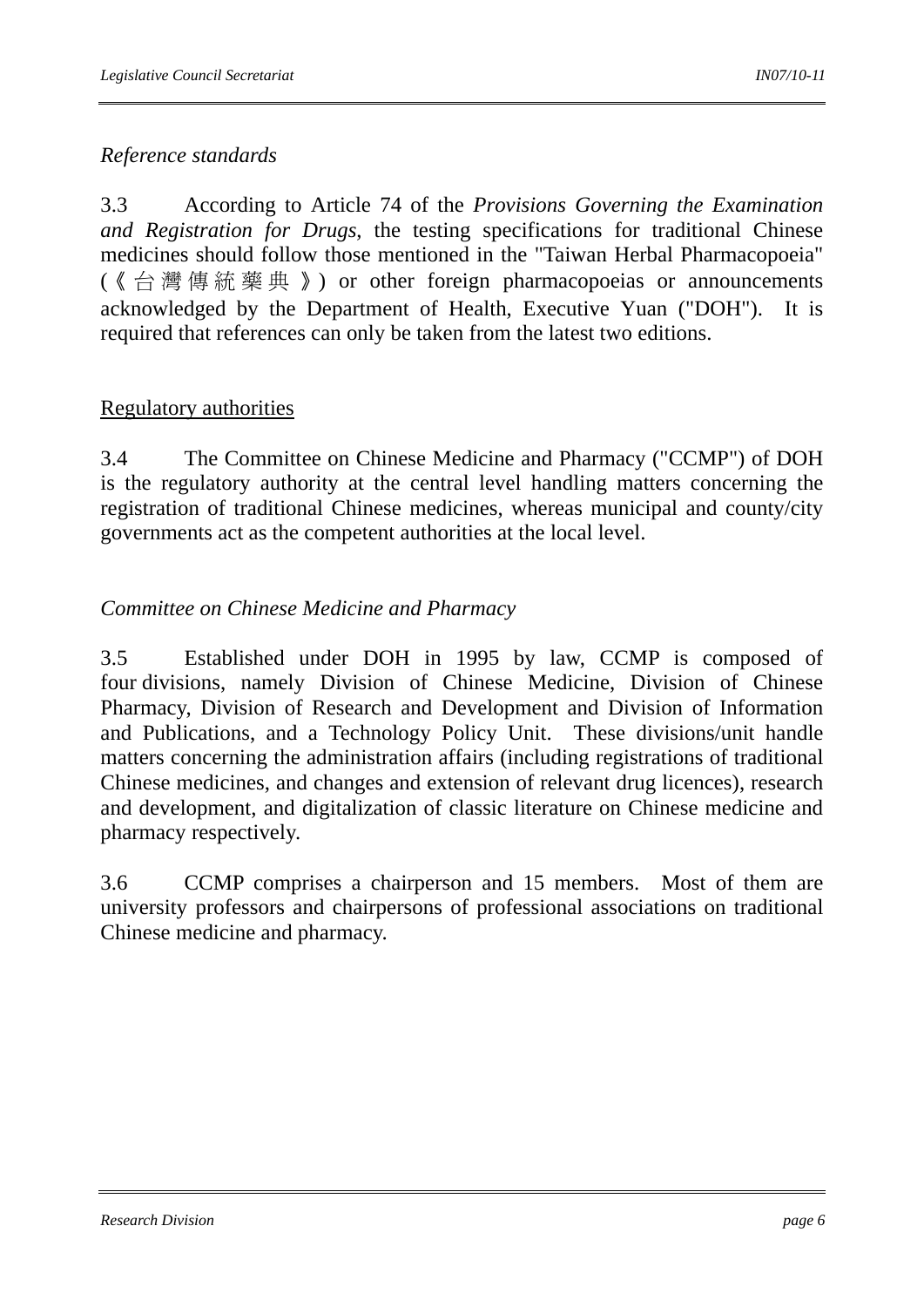*Other government organizations related to registration of proprietary Chinese medicines* 

3.7 Two divisions of the Taiwan Food and Drug Administration ("TFDA"), a subsidiary of DOH, also assist in the registration of pCms:

- (a) Division of Research and Analysis, with its Section of Chinese Medicine Analysis being responsible for conducting the review and inspection for registration of traditional Chinese medicines; and
- (b) Division of Drugs and New Biotechnology Products, with its Section of New Drugs being responsible for evaluating and regulating new drugs (including traditional Chinese medicines) and imported active pharmaceutical ingredients applying for registration.

## Registration requirements

3.8 Under the *Pharmaceutical Affairs Act*, the manufacturing and importation of drugs (including traditional Chinese medicines) in Taiwan is subject to registration and market approval by DOH, with which the necessary information on the drug (including the ingredients, specifications, functions, summary of the manufacturing process, specifications and methods of testing and related certificates, together with the fee paid) is filed (Article 39). No manufacturing or importation of such drugs shall be allowed until a drug licence is approved and issued.

### *Registration categories*

3.9 In Taiwan, Chinese medicines may be registered under three registration categories:

- (a) domestic traditional Chinese medicines;
- (b) imported traditional Chinese medicine products; and
- (c) new Chinese medicines, including traditional Chinese medicines with new therapeutic efficacy, new route of administration and new compound preparations.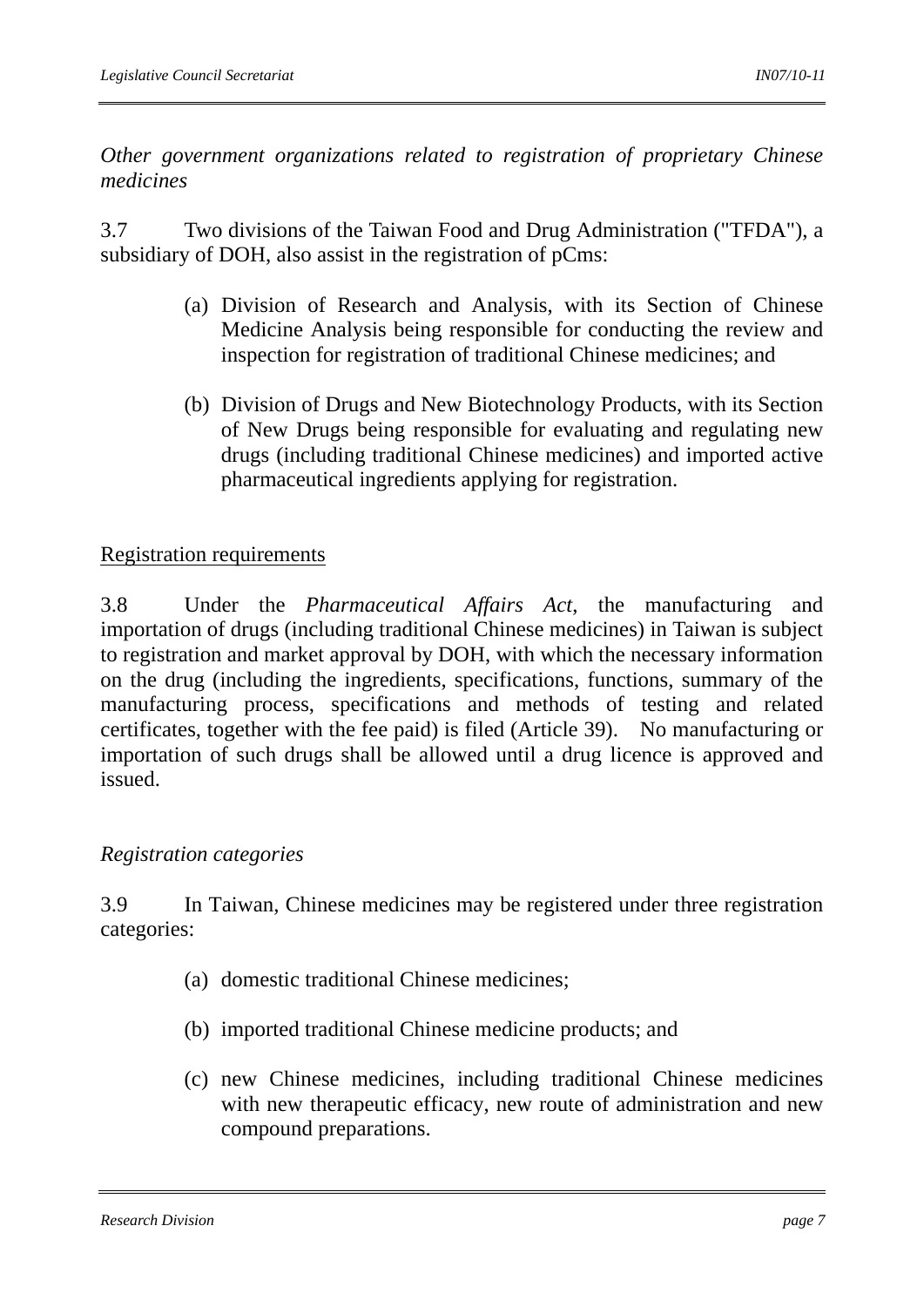*General requirements for the applicant*

3.10 The general requirements for an applicant applying for registration of traditional Chinese medicines include:

- (a) for registration of domestic traditional Chinese medicines, being a company with a pharmaceutical business permit, a plant registration permit (exempt for importing medicines), and corporate registration (for a corporate organization) or for-profit business registration (for a non-corporate organization); and
- (b) for registration of imported traditional Chinese medicines, being a company with a manufacturing permit or a certificate of free sale issued by the country of production.

*Information requirements for application* 

3.11 The application for registration of traditional Chinese medicines should be submitted to DOH. Documents and other materials required in the application dossier are:

- (a) a completed form for application for registration of the Chinese medicine products;
- (b) entrustment papers submitted by the manufacturing factory or its parent company, together with the name, type, ingredient content (raw materials should be expressed using the Chinese medicine names) and quantity of the drug;
- (c) outer boxes, package inserts and labels to be used for the drug;
- (d) photocopy of the formulation basis;
- (e) documentation of operational procedures and reports of stability studies;
- (f) inspection specifications and methods (in Chinese or English) for all prescription ingredients (including supplementary raw materials and colour agents added during manufacture), in compliance with those announced by DOH;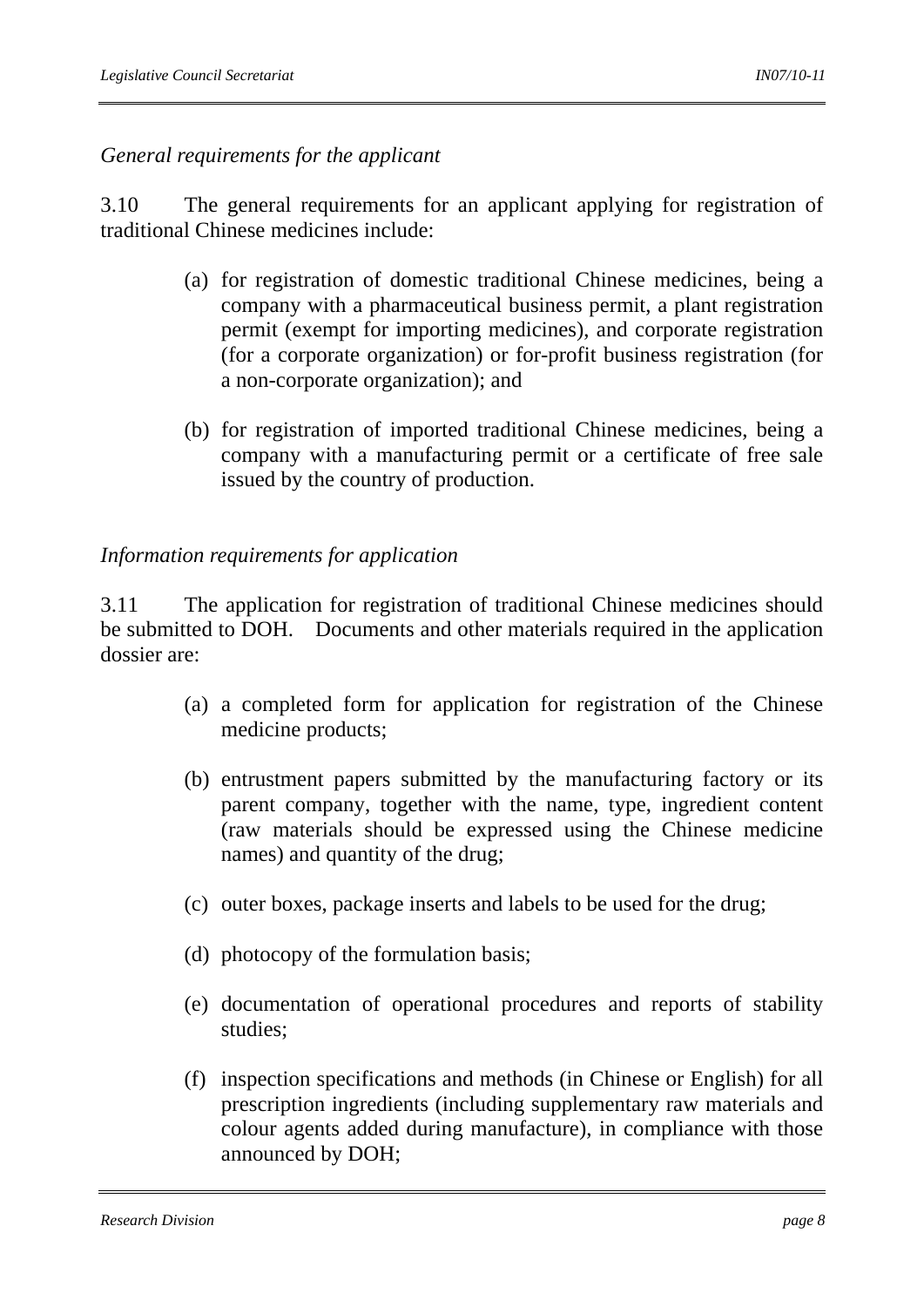- (g) all inspection results for the ingredients and raw materials in the prescription (including supplementary additives during manufacture); and
- (h) for imported products, relevant licences and certificates, batch records, and documental proof of authorization for manufacture.
- (A) Data exemption

3.11.1 Under Article 92 of the *Provisions Governing the Examination and Registration for Drugs*, an applicant may be granted exemption from the requirements of using the High Performance Liquid Chromatography (HPLC) method for analysis of the traditional Chinese medicine for formulas not covered in well-established publications acknowledged by DOH, provided that this is deemed to be difficult to implement by DOH.

(B) Protection of data

3.11.2 It is required that trade secrets of the drug manufacturers provided in the applications for the manufacturing and importation of drugs be kept in confidence by the relevant authorities (Article 40-1 of the *Pharmaceutical Affairs Act*). However, such requirement is not applicable to information concerning drug ingredients, package inserts, summary of the clinical trial protocol and drug safety.

#### *Fee requirements*

3.12 In Taiwan, standard fees are collected for registration of traditional Chinese medicines. The following standard fee schedule has been set up by  $DOH<sup>9</sup>$ 

- (a) registration of traditional Chinese medicine preparations:
	- (i) evaluation fee: NT\$4,000 (HK\$1,104);
	- (ii) issuance of licence: NT\$1,000 (HK\$276); and

<sup>-&</sup>lt;br>9 行政院衞生署 (2009).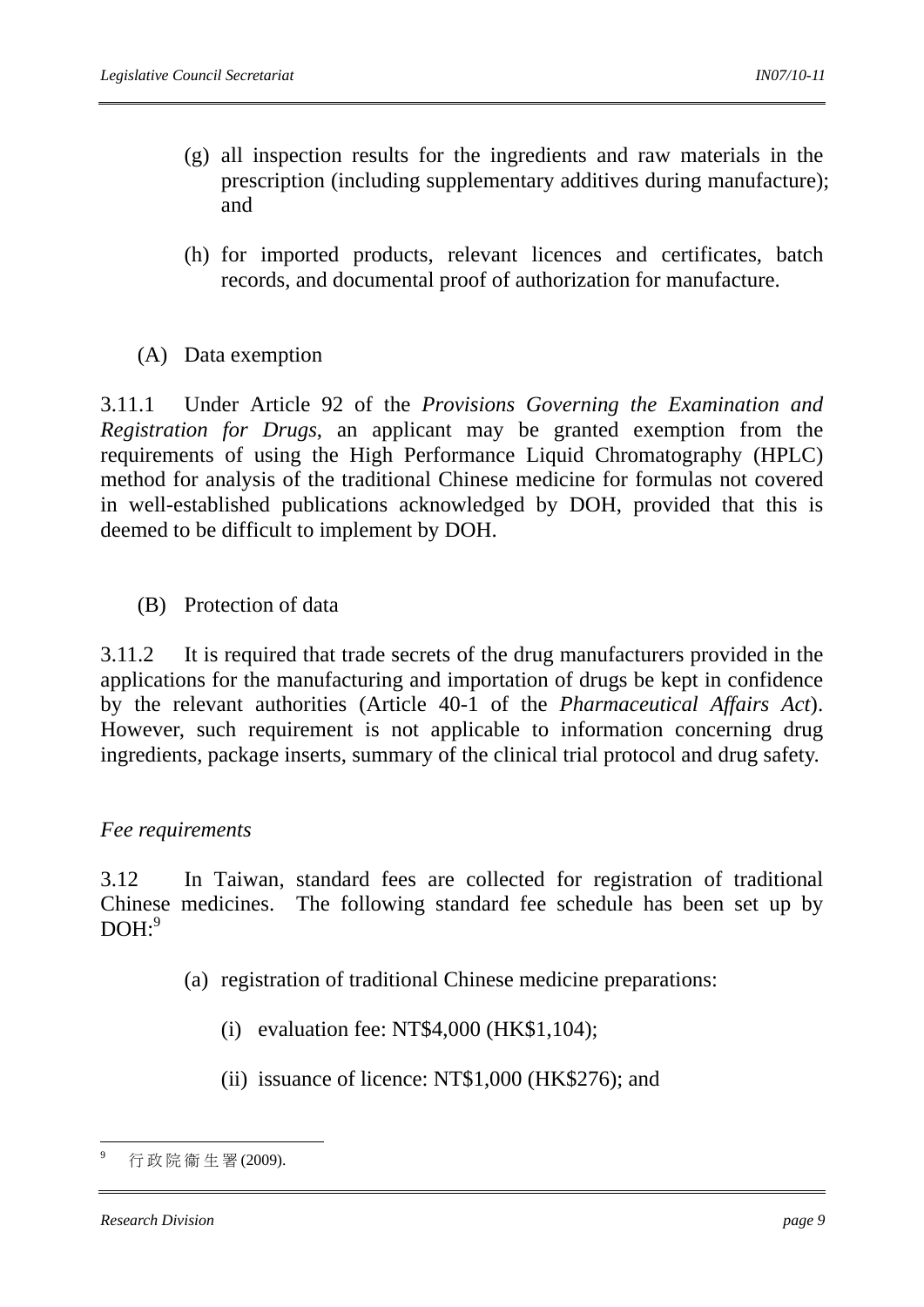- (iii) factory inspection: NT\$10,000 (HK\$2,760) (newly established plant in Taiwan) or NT\$20,000 (HK\$5,520) (overseas plant); and
- (b) registration of new traditional Chinese medicine preparations: NT\$41,000 (HK\$11,316) in total.<sup>10</sup>

#### *Penalties*

3.13 Any person manufacturing or importing a drug without being approved and issued a drug licence will be imposed a fine of not less than NT\$30,000 (HK\$8,280) but not more than NT\$150,000 (HK\$41,400). (Article 92 of the *Pharmaceutical Affairs Act*)

#### Review and approval process

3.14 The review and approval process for registration of traditional Chinese medicines commences upon the applicant's submission of the full application dossier to DOH. Such process involves several major steps, including:

- (a) assessment of the submitted materials, and site inspection on the quality control, production records, manufacturing process and on-site supervision situation by TFDA. The purpose of site inspection is to ascertain that the plant has the actual production capacity;
- (b) review by CCMP on aspects regarding the prescription, the pharmaceutical plant or business and the manufacturing process so that it could make approval decision of the registration application based on the review results;
- (c) arrangement to conduct clinical trial of samples by the applicant within the specified time, upon receiving notice of registration acceptance from CCMP. The clinical trial should be conducted in Taiwan in accordance with publicized requirements;
- (d) assessment and approval of results of the clinical trial by TFDA; and

<sup>10</sup> The average exchange rate in January 2011 was NT\$1= HK\$0.276.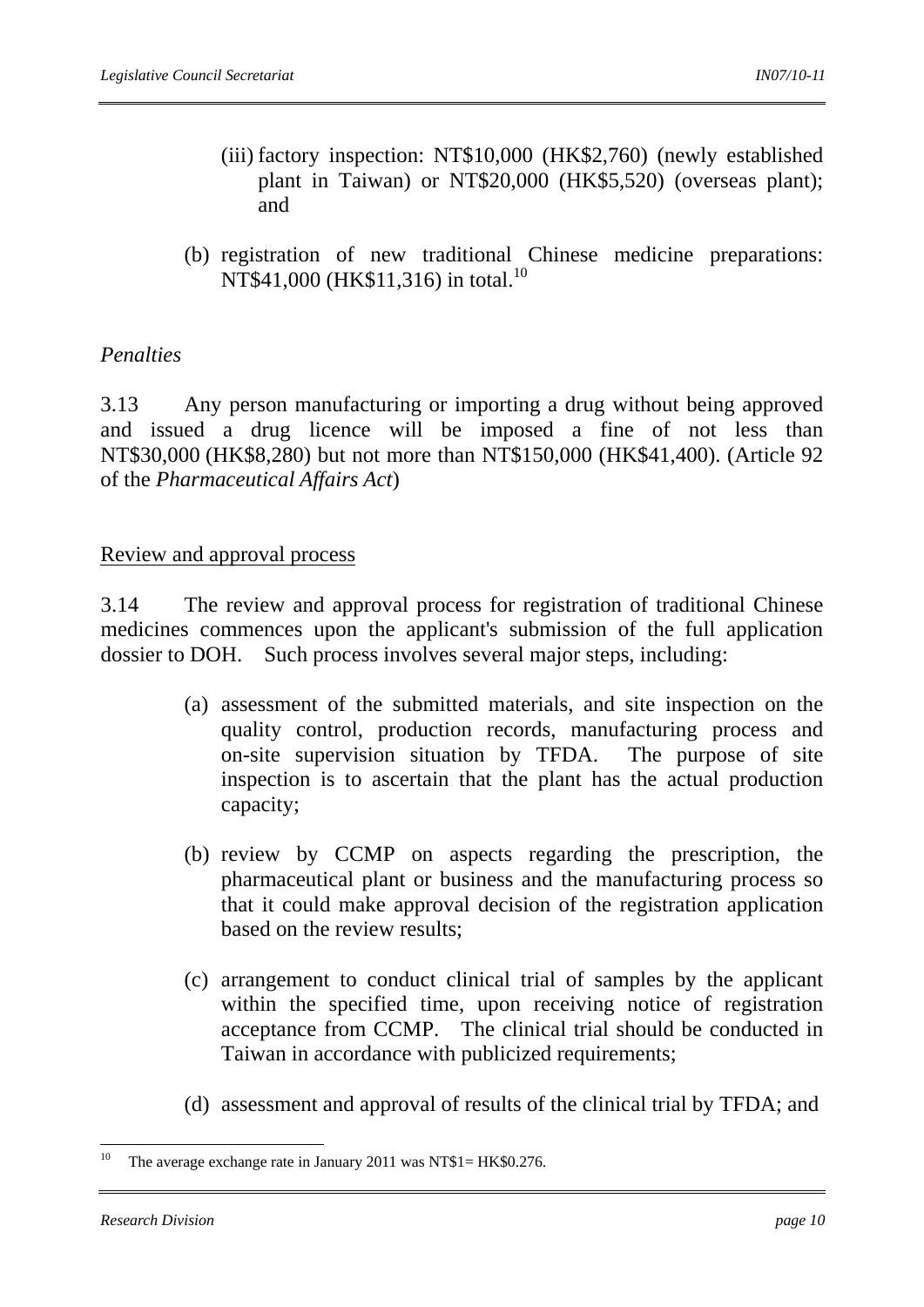(e) issuance of drug licence by CCMP. It is noted that a drug licence for a domestic traditional Chinese medicine may be issued to the applicant to commence production or marketing of the drug before the clinical trial is carried out. Based on TDFA's assessment of the results of the clinical trial, only a qualified drug is allowed to continue to be manufactured or marketed. On the other hand, the issued licence of a disqualified drug will be cancelled, and a public announcement about the cancellation will be made.

#### *Timelines*

3.15 The *Provisions Governing the Examination and Registration for Drugs* specify the following timelines for the applicant:

- (a) collection of the drug licence after receiving notice: three months, otherwise, the drug licence may be cancelled; and
- (b) sending testing samples for clinical trial after receiving a drug testing notice: 30 days (domestic traditional Chinese medicines) or three months (imported traditional Chinese medicines), otherwise, the application may be considered withdrawn.

#### *Appeal mechanism against registration decision*

3.16 An applicant may appeal with sufficient reason in writing, together with attachments of literature references and relevant documents, to CCMP within two months after receiving notice of the decision. Only one application for re-examination is allowed.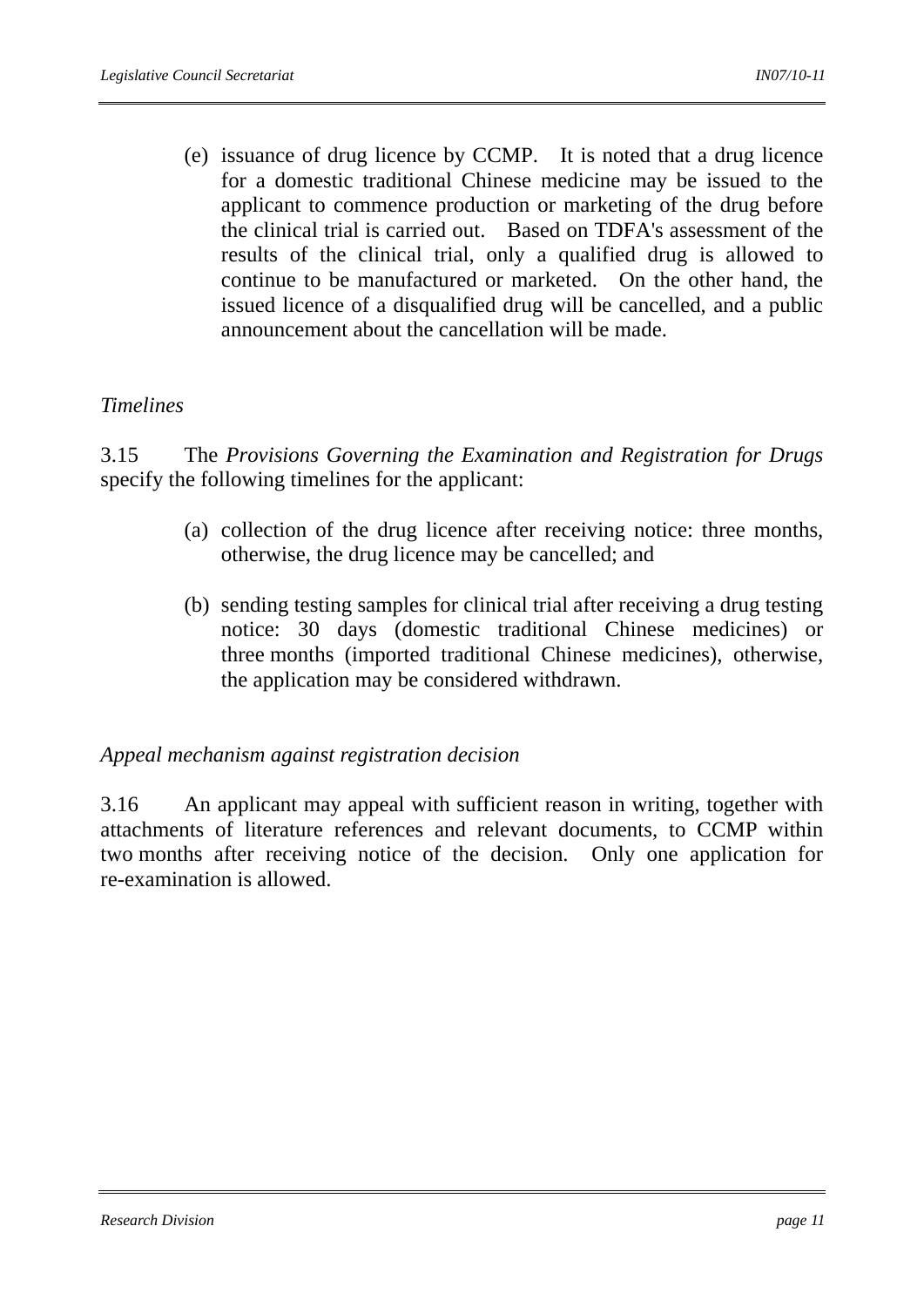*Measures for increasing the openness and transparency of the registration process*

3.17 In Taiwan, measures are adopted by the regulatory authorities to provide the public and particularly the industry with more information on the registration application process of traditional Chinese medicines, hence enhancing their understanding of relevant issues. Some of these measures include:

- (a) for the purpose of protecting public interests, DOH publicizing the data submitted for drug examination and registration through different methods, such as government gazette or other publications, some telecommunication means and Internet;
- (b) organizing educational seminars by CCMP to promote the laws and regulations concerning traditional Chinese medicines among industry stakeholders (one to three times annually);
- (c) collecting views by establishing communication platforms with industry stakeholders by holding regular working meetings together with DOH and other related Ministries; and
- (d) answering questions on matters relating to registration of traditional Chinese medicines on the Websites of both the central and local authorities.

## **4. Registration of proprietary Chinese medicines in the Mainland**

## Definition of proprietary Chinese medicines

4.1 There is no legal definition of pCm in the Mainland. According to the State Food and Drug Administration ("SFDA"), pCms (also known as Chinese patent medicines) refer, in a broad sense, to any processed products of Chinese herbal medicines, including but not limited to ready-made medicines in different forms prepared on the basis of certain therapeutic principles, such as pills, powder and granules.<sup>11</sup> In the Mainland, traditional Chinese medicines cover both medicinal materials and their preparations based on the traditional Chinese medicine theories  $12$ 

 $11$  $11$  國家食品藥品監督管理局 (2006).<br>  $12$  Zhang, W (2008).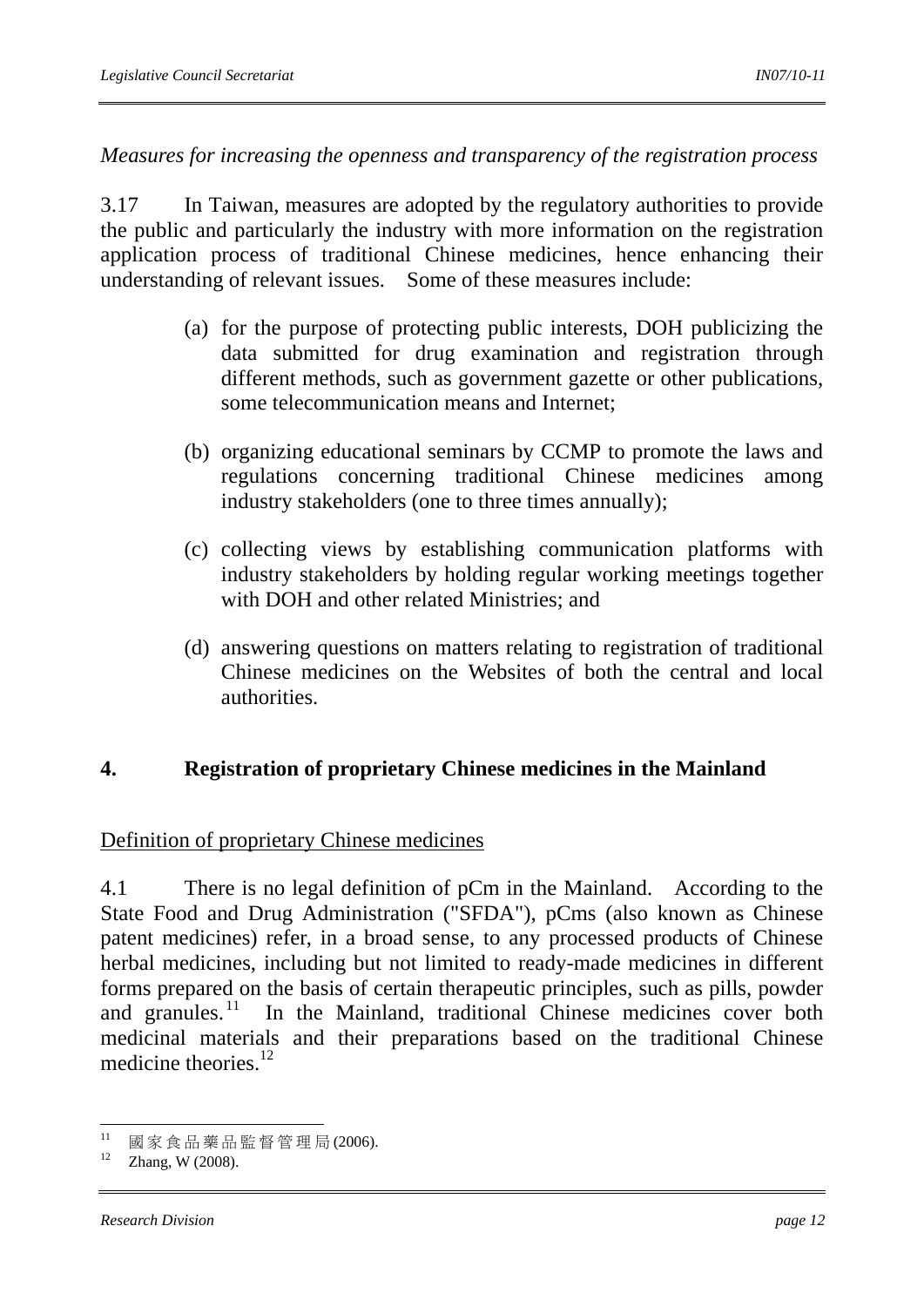### Relevant legislation

4.2 In the Mainland, traditional Chinese medicines are governed by requirements laid down in the following laws and regulations:

- (a) *Drug Administration Law*, adopted in 1984 and revised in 2001, having the goals of protecting the public health and promoting economic development in the pharmaceutical sector by stipulating the responsibilities and obligations of drug manufacturers, distributors, and institutions that provide services to the drug industry;
- (b) *Provisions for Drug Registration*, adopted in 1985 in accordance with the *Drug Administration Law*, governing the process of application, review and approval of drug registration. The latest revision came into effect in October 2007; and
- (c) *Supplementary Rules for Traditional Chinese Medicine Registration*, implemented in July 2008, specifying supplementary requirements for the registration of traditional Chinese medicines.

## *Reference standards*

4.3 The Mainland has established a national drug standard system based on two components:

- (a) the Pharmacopoeia of the People's Republic of China ( $\langle \phi | \Psi | \Psi \rangle$  $\#$   $\mathcal{V}$ ), which is a code for drug quality control, safety and efficacy. Standards relating to pCms are included in Volume I of the Pharmacopoeia; and
- (b) specifications set by SFDA or other bureaux (部局頒標準).

4.4 These drug standards are compulsorily applied nationwide and must be strictly observed in drug research, production, distribution, administration and management. Enterprises are encouraged to formulate and apply registration standards higher than the national standards.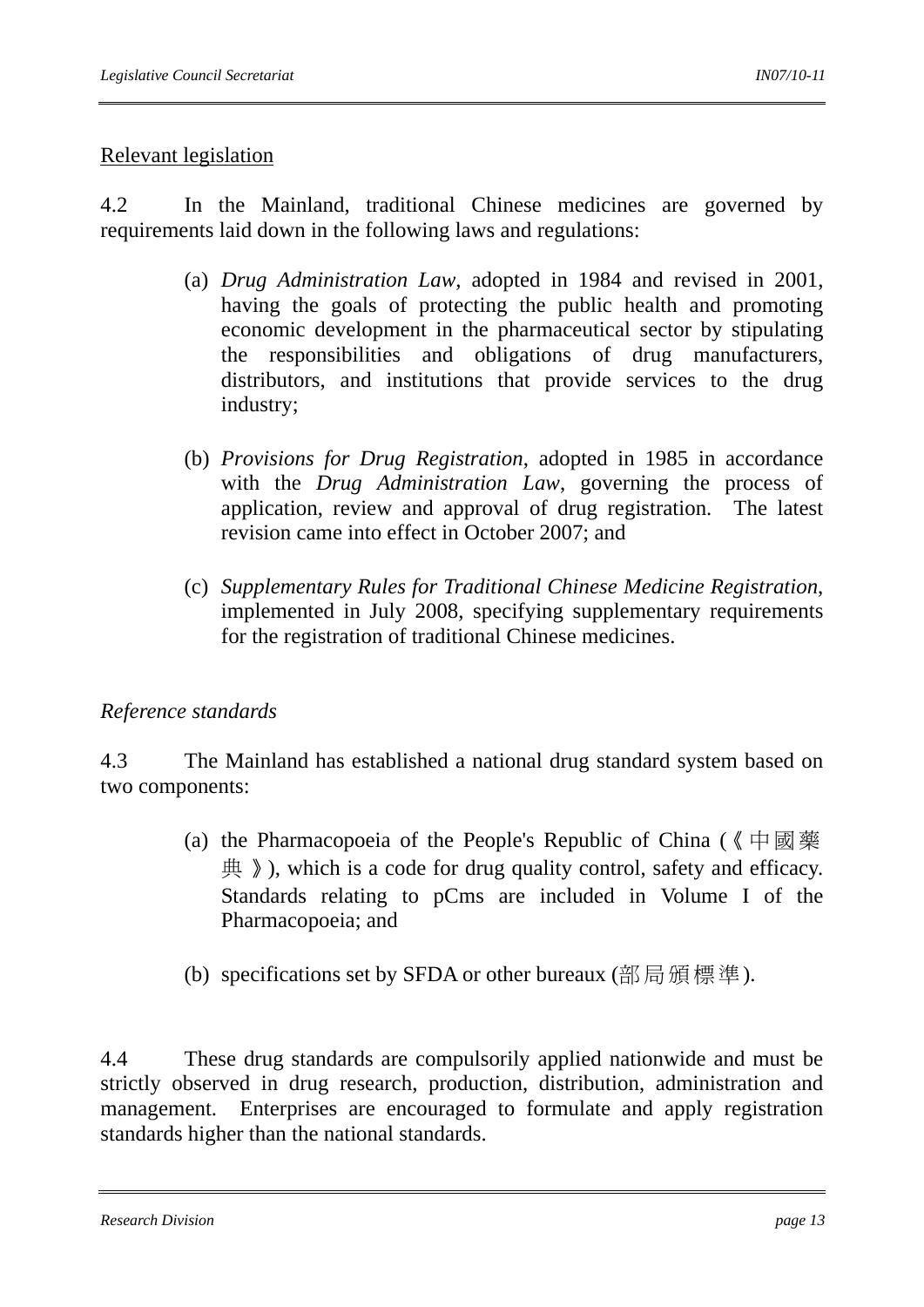4.5 The latest edition of the Pharmacopoeia (2010) contains 1 063 kinds of pCms, whereas standards made by SFDA cover 4 690 pCms.

### Regulatory authorities

4.6 SFDA is the central regulatory authority in charge of drug registration nationwide, administrative supervision and technical supervision regarding the research, production, distribution, and use of drugs (including traditional Chinese medicines and their preparations) and medical devices. Drug regulatory departments of the provinces, municipalities and counties directly under the Central Government act as the local regulatory authorities. At the end of 2007, there were 2 692 local drug regulatory departments in the Mainland, including 31 at the provincial level, 339 at the municipal level and 2 321 at the county  $level<sup>13</sup>$ 

*Other government organizations related to registration of proprietary Chinese medicines* 

4.7 Several subsidiaries of SFDA are involved in the registration of pCms, and they are:

- (a) Department of Drug Registration ("DDR"), being the key organization taking charge of drug registration. DDR is also responsible for, among others, developing the standard practices of traditional Chinese medicine preparation and implementing the protection system for traditional Chinese medicines;
- (b) Centre for Drug Evaluation ("CDE"), assisting in the drug registration work by conducting scientific review of new drugs, imported drugs, generic drugs, and over-the-counter medications;
- (c) National Institute for the Control of Pharmaceutical and Biological Products ("NICPBP"), being responsible for registration testing of pharmaceutical products, biological products and medical devices, and verification of registration specifications of these products, as well as providing verification opinions; and

<sup>13</sup> The Information Office of the State Council (2008).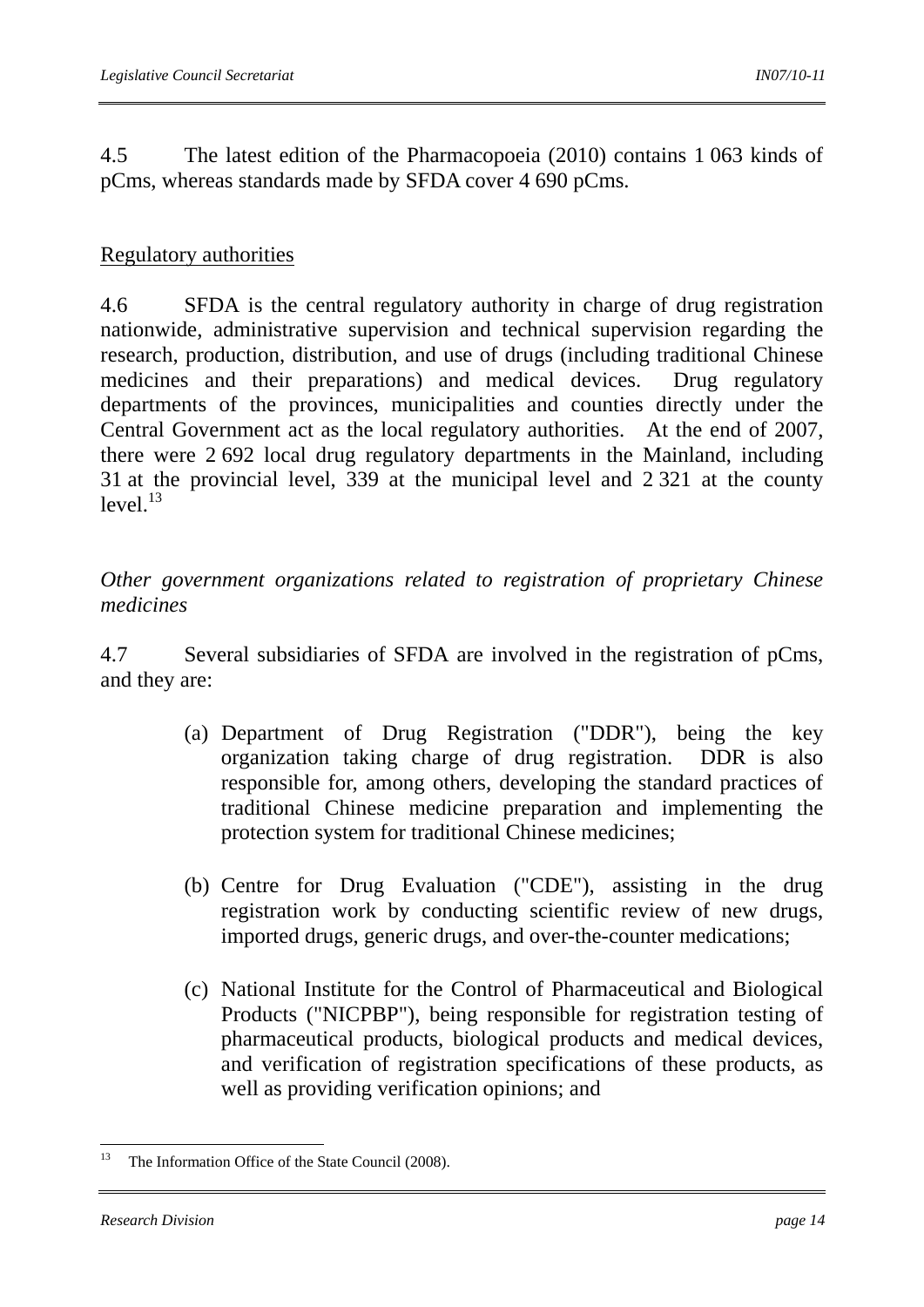(d) Chinese Pharmacopoeia Commission, being a technical organization responsible for setting and revising national drug standards.

#### Registration requirements

4.8 Under Article 3 of the *Provisions for Drug Registration*, drug registration refers to the process of review and approval in which SFDA evaluates the safety, efficacy and quality of the drugs applied for marketing, and decides whether or not to approve such an application. Only those drugs that have been issued a drug approval number or an import drug licence are allowed to be produced or sold in the Mainland, with the exception of some traditional Chinese medicines and the prepared slices of traditional Chinese medicines (中藥飲片) on which such a requirement has not been imposed.<sup>14</sup>

#### *Registration categories*

4.9 According to *Annex 1: Registration Categories and Application Dossier Requirements for Traditional Chinese Medicines and Natural Medicinal Product* of the *Provisions for Drug Registration*, traditional Chinese medicines may be registered under nine registration categories:

- (a) active ingredients extracted from plants, animals and minerals and their preparations, not yet marketed in the Mainland;
- (b) newly discovered traditional Chinese medicines and their preparations;
- (c) substitutes of traditional Chinese medicines;
- (d) new medicinal parts of traditional Chinese medicines and their preparations;

 $14$ <sup>14</sup> According to Article 31 of the *Drug Administration Law*, a gradual implementation of the requirement to obtain approval number for traditional Chinese medicines and the prepared slices of traditional Chinese medicines shall be adopted. Nevertheless, a timeframe for full implementation of such requirement has not been announced. See 醫藥經濟報 (2010).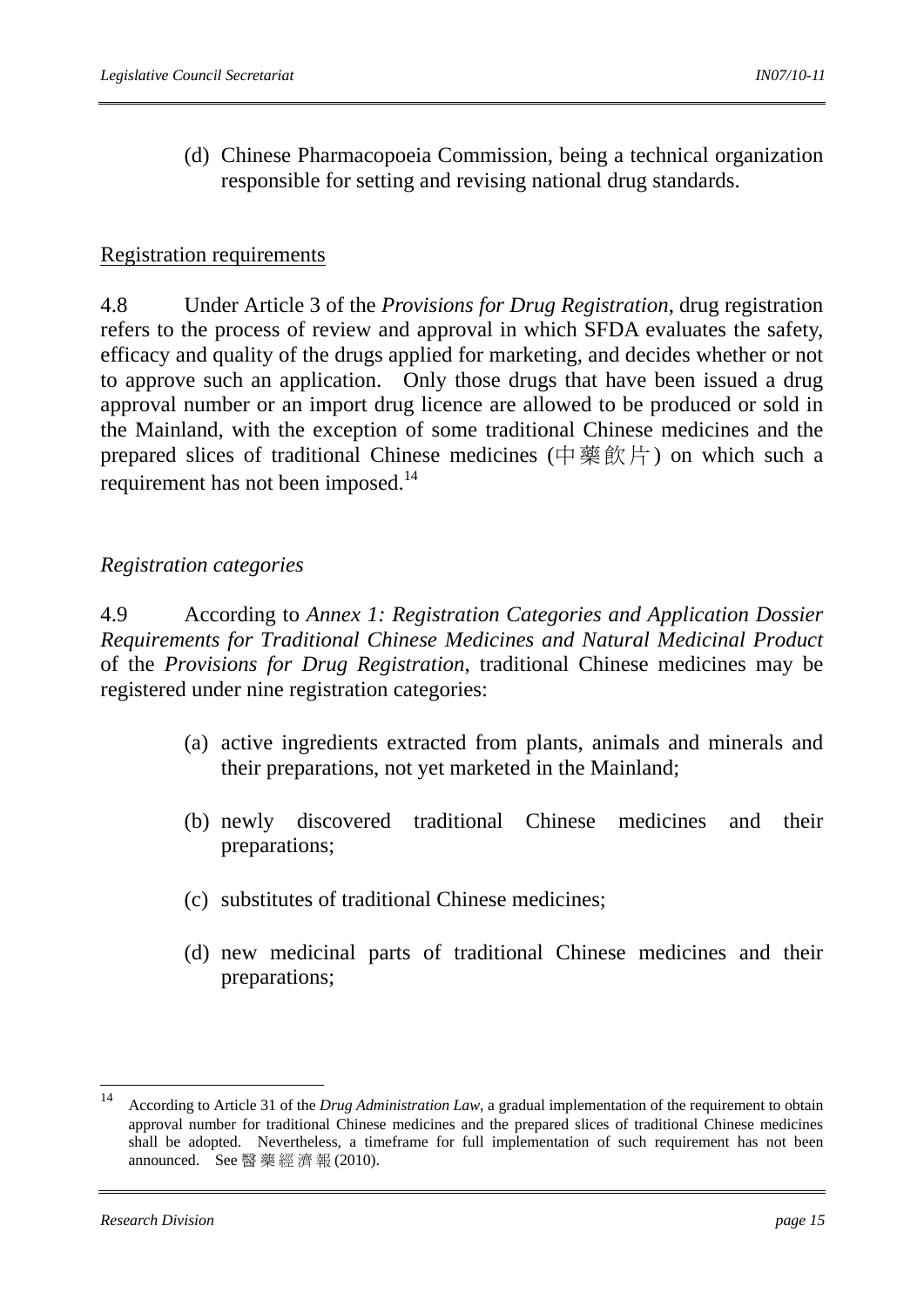- (e) active fractions extracted from plants, animals and minerals and their preparations, not yet marketed in the Mainland;
- (f) compound preparations made from traditional Chinese medicines or natural drugs, not yet marketed in the Mainland;
- (g) preparations made from traditional Chinese medicines or natural drugs with changed route of administration, already marketed in the Mainland;
- (h) preparations made from traditional Chinese medicines or natural drugs with changed dosage form, already marketed in the Mainland; and
- (i) traditional Chinese medicines or natural drugs following the national standard.

4.10 Categories (a) to (h) above are subject to regulatory review for new drug registration, whereas category (i) subject to regulatory review for drugs following existing national standard that have been approved to be marketed by SFDA (generic drug registration).

### *General requirements for the applicant*

4.11 The following general requirements are imposed on an applicant applying for registration of traditional Chinese medicines:

- (a) a domestic applicant shall be an institution legally registered within the People's Republic of China that independently assumes civil liability; and
- (b) an overseas applicant shall be a legal overseas drug manufacturer, or for an overseas applicant for import drug registration, its branch or entrusted agency shall be within the People's Republic of China.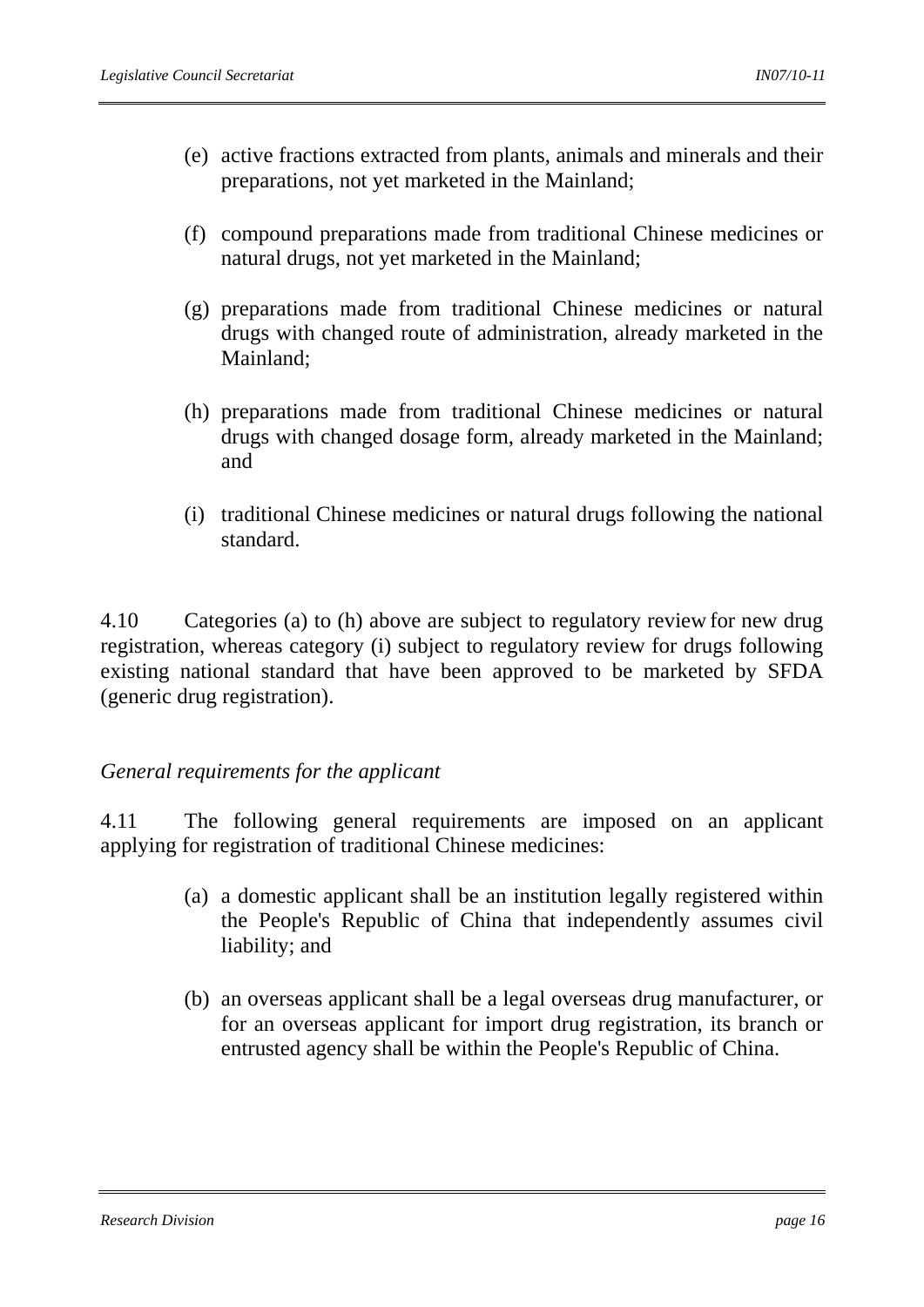*Information requirements for application*

4.12 An applicant applying for registration of traditional Chinese medicines should complete the "Application Form for Drug Registration" and submit it together with the necessary materials to the relevant local drug regulatory department (or SFDA directly for imported drugs), which checks that the dossier content and format of the submitted materials are in line with the requirements. Article 49 of the *Provisions for Drug Registration* states that the application dossier can only be submitted once, and applicants may not supplement technical data on their own during the application process. Generally speaking, four sets of information are required in the application dossier:

- (a) general information, such as name of the drug, conclusions and evaluations of the results of pivotal studies, specimen of the proposed labelling and packaging to be used;
- (b) files of pharmaceutical research, such as origin and identification of Chinese materia medica, technology for cultivation, processing and production, and relevant studies and literature, proposed quality standard and results and relevant literature on stability studies;
- (c) files of pharmacological and toxicological research, such as relevant literature on pharmacodynamics tests, acute and long-term toxic studies, allergy tests, haemolytic tests and cancer causing test; and
- (d) files of clinical research, such as protocols for clinical trials, manual for clinical investigators, ethics committee approval and clinical test reports.

4.13 A drug being applied for importation should have obtained marketing authorization in the country or region of production, with proofs of compliance with the GMP requirements of the country or region of production and the Mainland. Alternatively, those overseas manufacturers without drug marketing authorization in the country or region of production may submit application documents to SFDA along with reports of clinical studies conducted in the Mainland, confirming that the drug meets the safety, efficacy and clinical standards required by SFDA.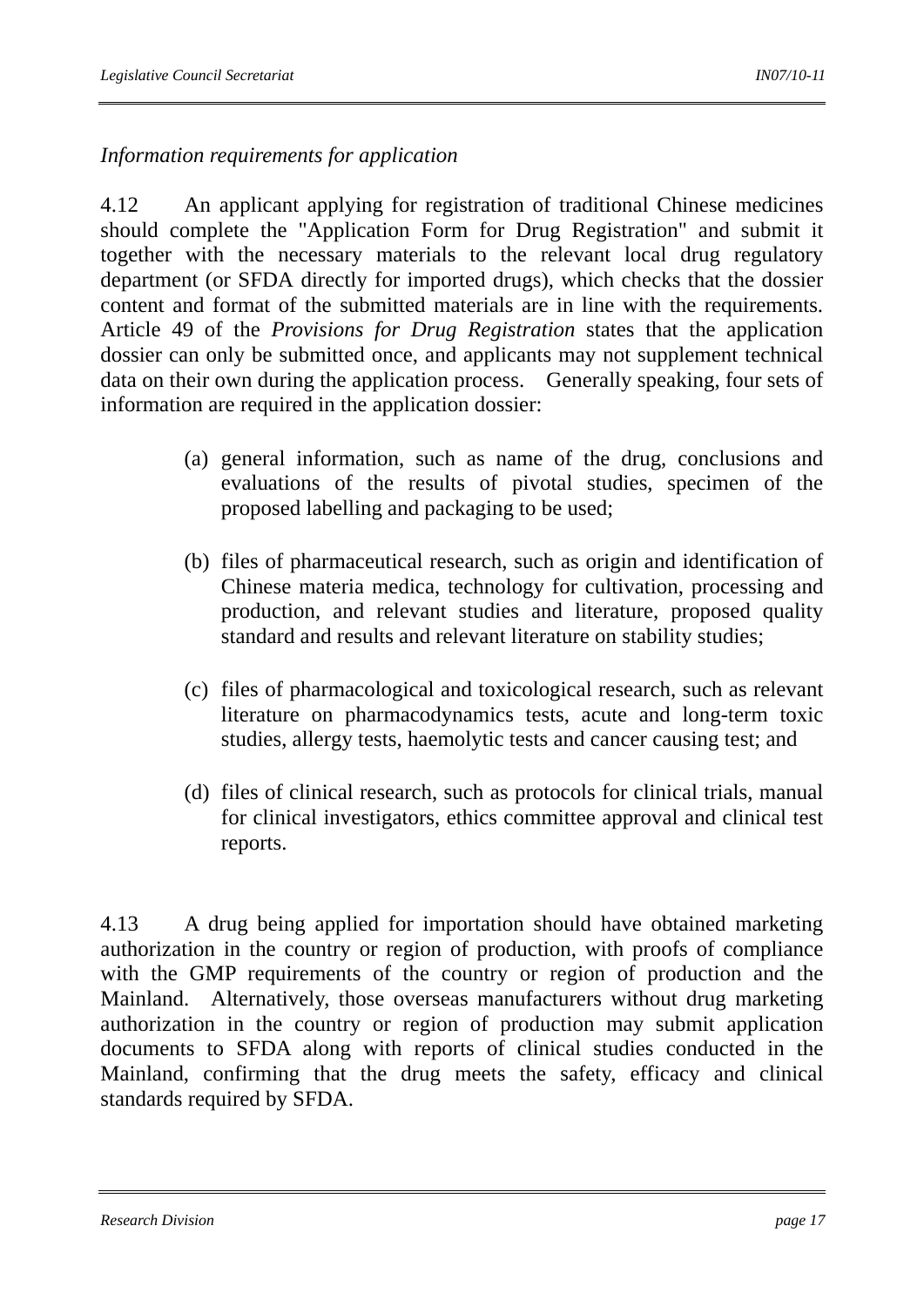### (A) Data exemption

4.13.1 According to DDR, the data required for registration applications of preparations based on famous classical herbal formula may be partially exempted on account of their history of clinical treatment, sources of formula, functions and indications, and manufacturing procedures.<sup>15</sup> Further, traditional Chinese indications, and manufacturing procedures.  $15$ medicines and their preparations not previously marketed in the Mainland may be entitled to a "fast-track" special review and approval procedure, subject to CDE's discretion (Article 45 of the *Provisions for Drug Registration*).

(B) Protection of data

4.13.2 It is stipulated in the *Provisions for Drug Registration* that the drug regulatory departments, relevant institutions and persons involved in drug registration have to keep the technical secrets and trial data submitted by the applicant in confidence. (Article 9) Specifically for drugs containing new chemical entities, if the drug regulatory department and its staff members release undisclosed experimental data or other materials submitted by an applicant obtaining approval of production or marketing of those drugs, and hence causing losses to the applicant, the drug regulatory department may be liable for compensation. (Article 72 of the *Regulations for Implementation of the Drug Administration Law*)

#### *Fee requirements*

4.14 Drug regulatory departments are allowed to collect fees for drug registration, drug certification, drug testing for approval and mandatory drug testing, as set out in the *Regulations for Implementation of the Drug Administration Law.*

 $15$ Zhang, W. (2008).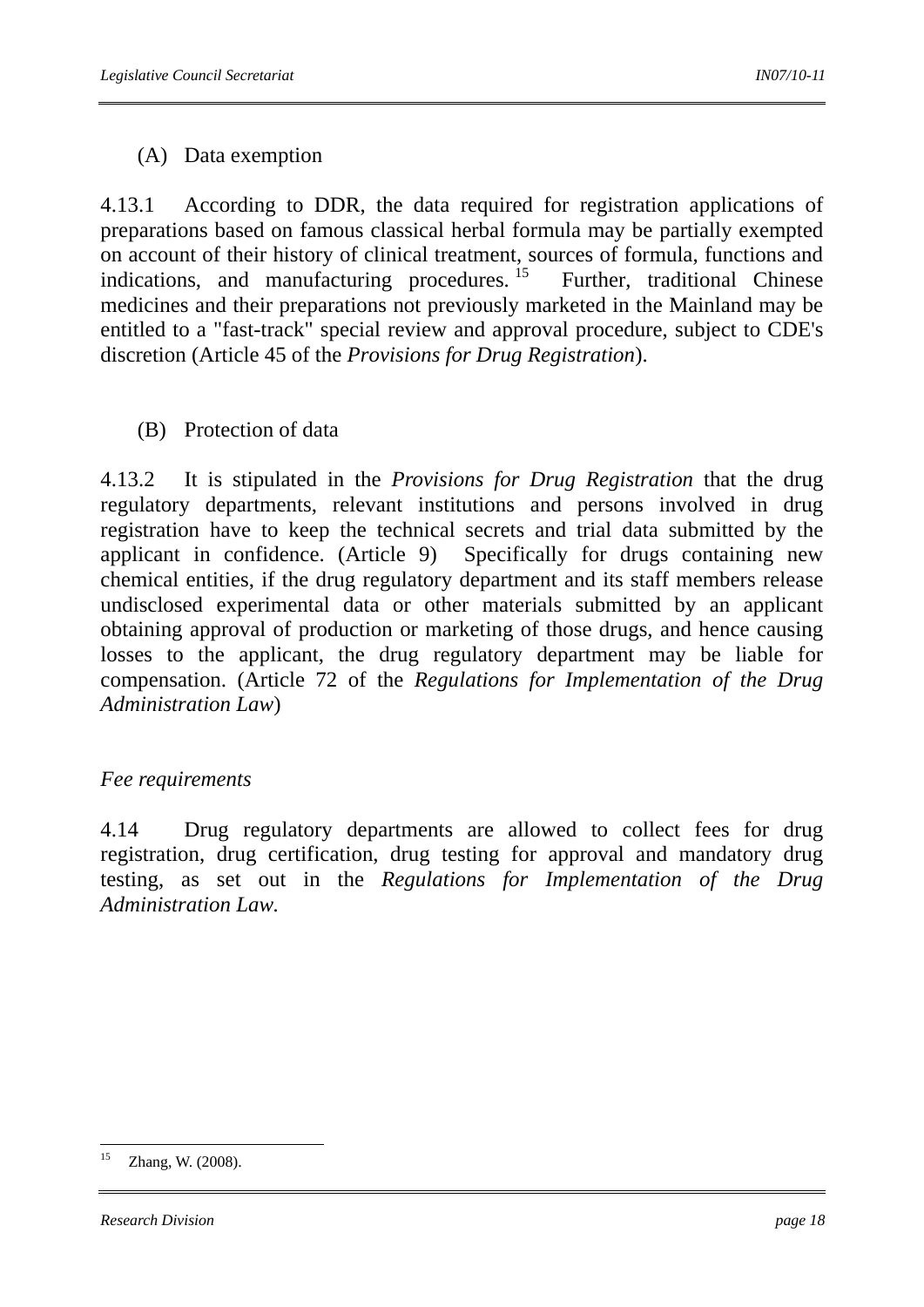### *Penalties*

4.15 There are no specified penalties for selling, producing or possessing traditional Chinese medicines or their preparations without an approval number or import drug licence. However, Article 74 of the amended *Drug Administration Law* states that if counterfeit drugs are produced or sold, the drugs illegally produced or sold and the illegal gains shall be confiscated, and a fine not less than two times but not more than five times the value of the drugs concerned shall be imposed. Any approval documents granted may be withdrawn and an order may be given to suspend production or business operation for rectification. In serious cases, the certificate for manufacture, supply or distribution of the drugs may be revoked, and the parties concerned may be subject to criminal investigation.

### Review and approval process

4.16 Similar to Taiwan, the review and approval process for registration of traditional Chinese medicines in the Mainland involve several major steps:<sup>16</sup>

- (a) on-site inspection conducted by the relevant drug regulatory department on the research and development conditions and raw data of the drug after preliminary review of the submitted documentations;
- (b) delivery of review opinions, inspection reports and the application dossier by the drug regulatory department to CDE, which organizes pharmaceutical, medical and technical personnel to conduct technical review of the submitted dossier on aspects of safety, efficacy and quality of the drug;
- (c) testing of samples according to the specifications submitted by the applicant and verification of specifications<sup>17</sup> by an authorized or designated drug testing institute (such as NICPBP for imported drugs);
- (d) on-site inspection of the production site by CDE to verify the applicability of the manufacturing processes and conduct sample collection;

<sup>16</sup>  $\frac{16}{17}$  Zhang, W. (2008).

Specification verification includes laboratory testing and review on the feasibility and scientific basis of the testing methods and the controllability of the proposed indicators of drug quality.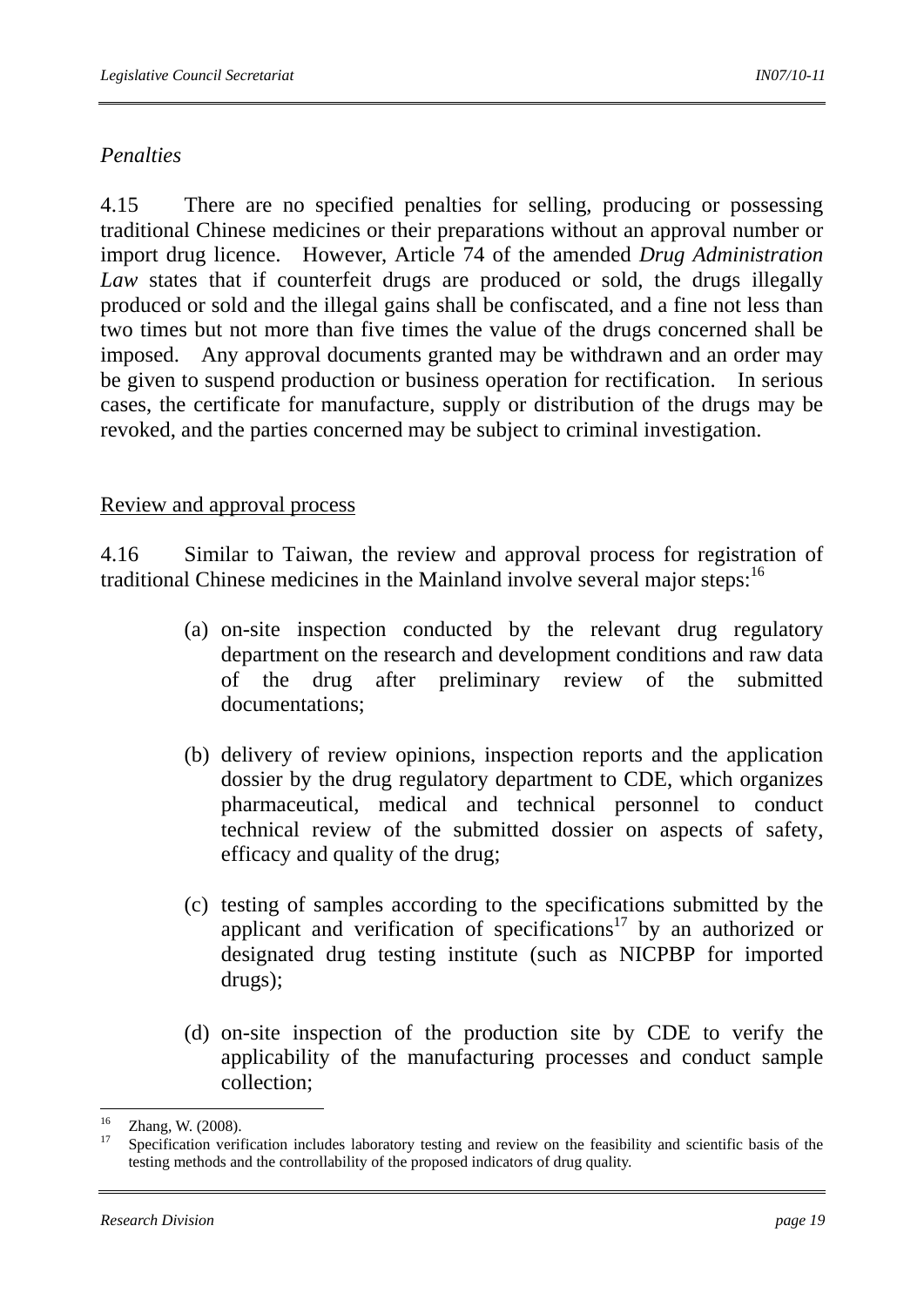- (e) CDE making general opinion based on the technical review, site inspection reports and sample testing results, and reporting the general opinion together with relevant documents to SFDA; and
- (f) SFDA making approval decision based on CDE's general opinion.

#### *Timelines*

4.17 Chapter XII of the *Provisions for Drug Registration* specifies the following timelines for various steps of the registration process:

- (a) acceptance of application and preliminary review by local drug regulatory departments: five days;
- (b) completion of work by local drug regulatory departments<sup>18</sup>: 30 days from the date an application is accepted;
- (c) sample testing and specifications verification by a drug testing institute: 60 days (90 days for controlled drugs and vaccine);
- (d) technical review by CDE:
	- (i) new drug application for production: 150 days;
	- (ii) the application for changing the dosage form of a marketed drug or for a generic drug: 160 days; and
- (e) making review and approval decision by SFDA: 20 days, plus an extension of 10 days subject to approval of the Head of SFDA.

<sup>18</sup> The relevant work covers: checking drug development conditions and raw data; reviewing application dossiers; sampling; notifying drug testing institutes for conducting testing for drug registration; submitting the review opinions, inspection report and application dossiers to SFDA; and notifying the applicant of the review opinions.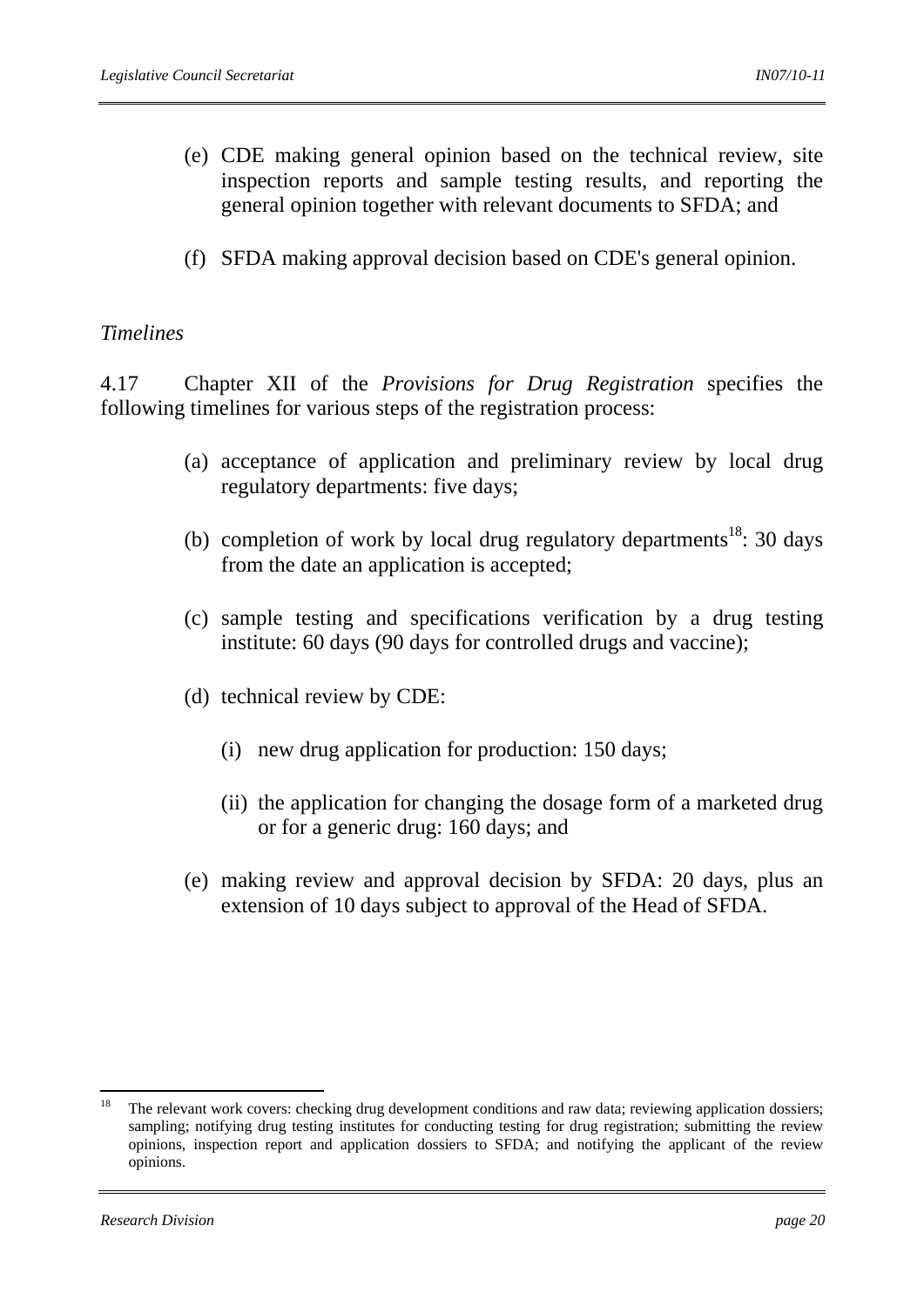*Appeal mechanism against registration decision*

4.18 SFDA has a system of appeal in place to handle complaints against any decision made in relation to drug registration. Under the system, an applicant may submit a completed "Application Form for Drug Registration Second Review" to SFDA with reasons provided within 60 days after receiving the decision. SFDA will make a second review decision, and notify the applicant its decision within 50 days after receiving an application for second review. If the original decision is affirmed, SFDA will not accept any further application for second review thereof.

#### *Measures for increasing the openness and transparency of the registration process*

4.19 In order to increase the level of openness and transparency in the technical evaluation for drug registration, SFDA and local drug regulatory departments have adopted the following measures: $19$ 

- (a) providing applicants with comprehensive information on the application process (on official websites or at official premises), including application procedures, application charges, timelines, required application materials and lists of officials in charge of the application, inspection, review and approval;
- (b) providing applicants with access to information on the status of the acceptance, examination, inspection, review and approval of drug registration application and the final resolution;
- (c) making non-acceptance or disapproval decision to the applicant in writing with reasons;
- (d) officials with a possible interest in the applicant or application not being involved in the approval process;
- (e) conducting public hearings for matters of public interests or deemed to be of vital importance to the public before making administrative decisions;

<sup>19</sup> Zhang, W. (2010).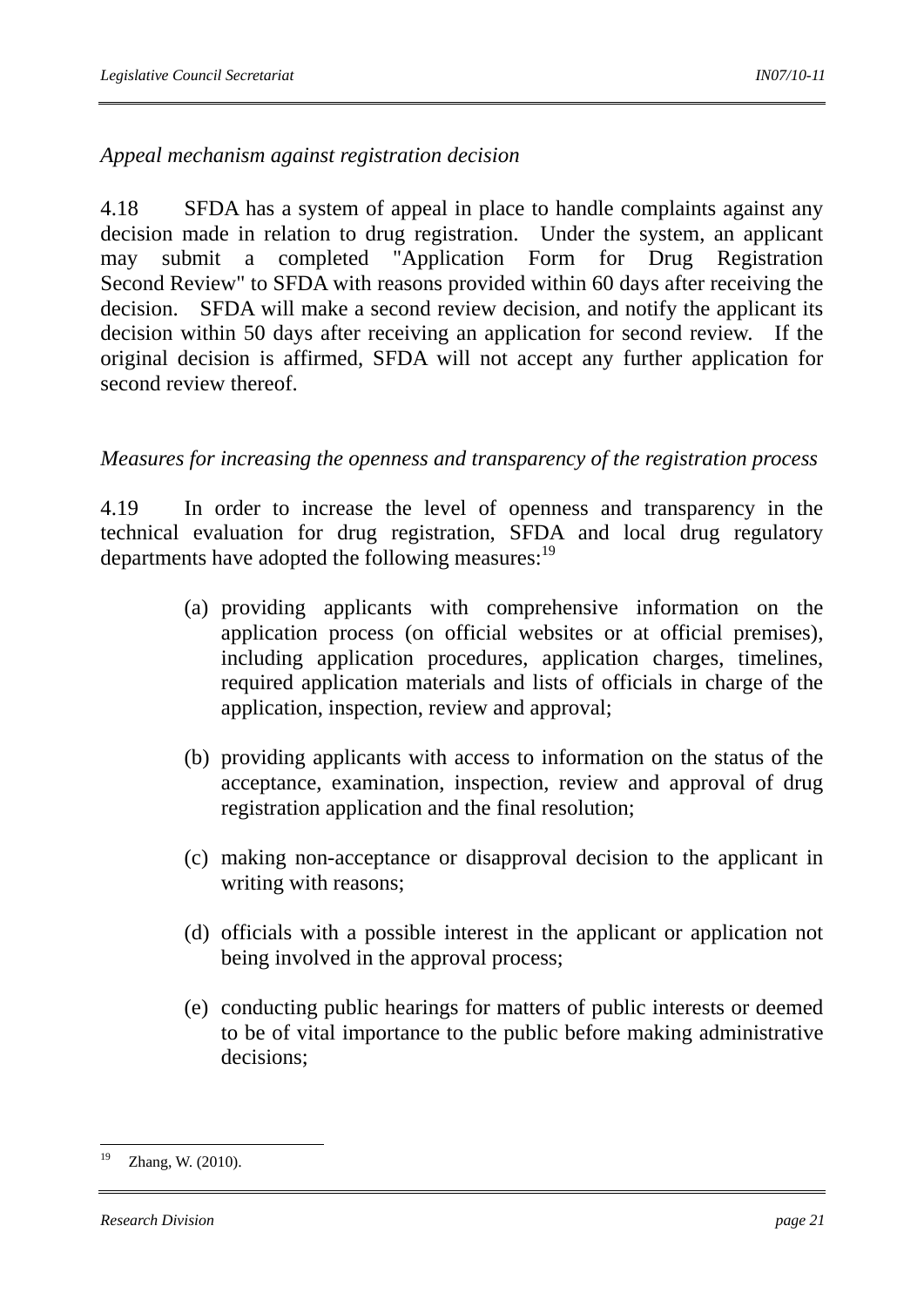- (f) enhancing communication and exchange with applicants in the forms of expert consultation meetings, voluntary consultation meetings, video conferences, and teleconferences; and
- (g) where appropriate, disclosing cases of evaluation on the Website of the drug regulatory departments.

Prepared by Lettice AU YEUNG 14 February 2011 Tel: 2869 9593

*----------------------------------------------------------------------------------------------------------------------------------------------------------- Information notes are compiled for Members and Committees of the Legislative Council. They are not legal or other professional advice and shall not be relied on as such. Information notes are subject to copyright owned by the Legislative Council Commission (the Commission). The Commission permits accurate reproduction of information notes for non-commercial use in a manner not adversely affecting the Legislative Council, provided that acknowledgement is made stating the Research Division of the Legislative Council Secretariat as the source and one copy of the reproduction is sent to the Legislative Council Library.*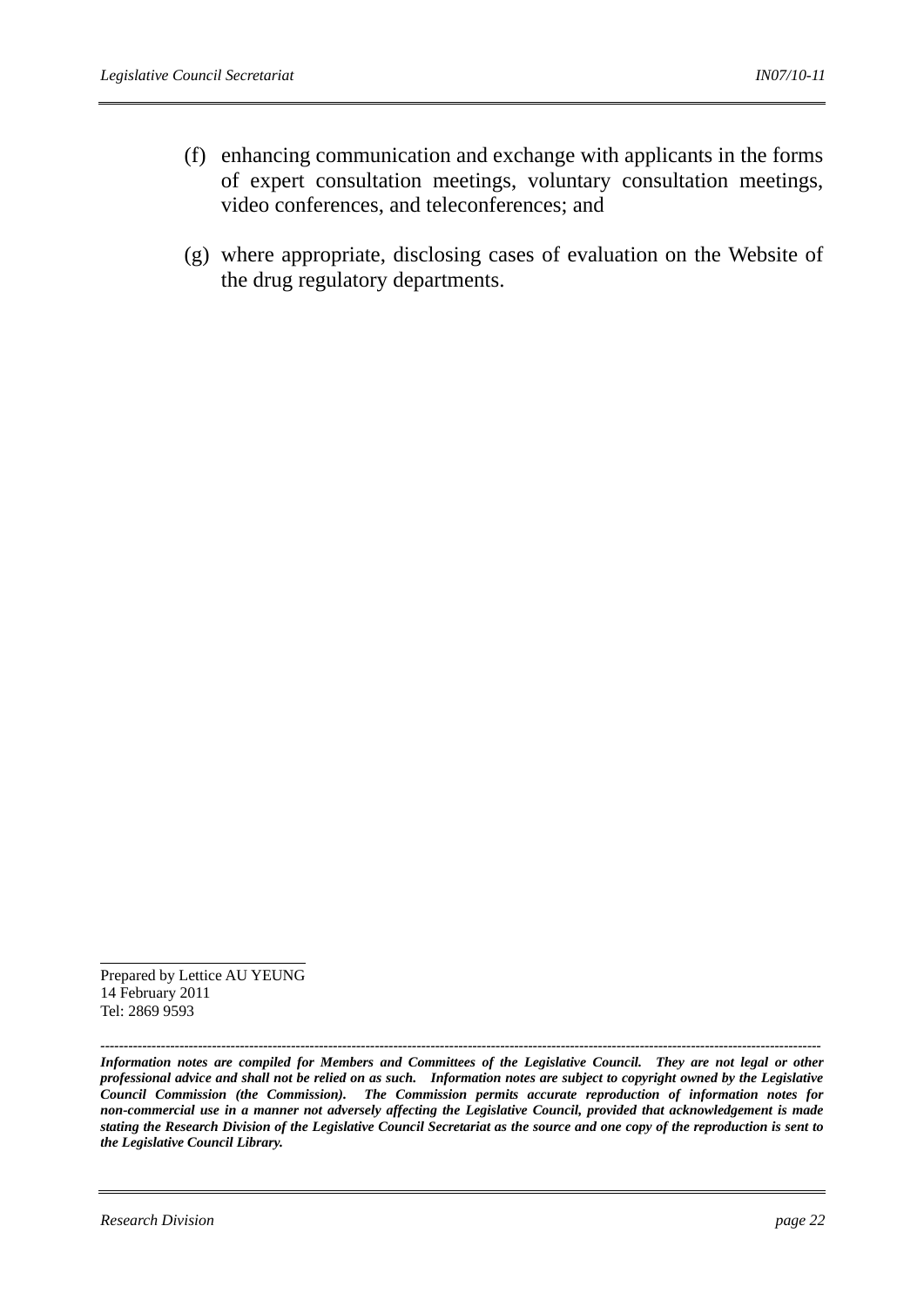## **Appendix**

## **Key features of registration mechanism for proprietary Chinese medicines in Macao, Taiwan and the Mainland**

|                                                                               | <b>Macao</b>       | <b>Taiwan</b>                                                                                                                                                                                                                                                                     | <b>The Mainland</b>                                                                                                                                                                                                                                                           |  |  |  |  |  |
|-------------------------------------------------------------------------------|--------------------|-----------------------------------------------------------------------------------------------------------------------------------------------------------------------------------------------------------------------------------------------------------------------------------|-------------------------------------------------------------------------------------------------------------------------------------------------------------------------------------------------------------------------------------------------------------------------------|--|--|--|--|--|
| <b>Regulatory framework for registration of proprietary Chinese medicines</b> |                    |                                                                                                                                                                                                                                                                                   |                                                                                                                                                                                                                                                                               |  |  |  |  |  |
| Legal<br>definition of<br>proprietary<br>Chinese<br>medicine<br>(pCm)         | Nil.               | Under the <i>Pharmaceutical Affairs Act</i>   Nil.<br>medicines<br>(Article 10),<br>prepared<br>in<br>traditional Chinese<br>with<br>accordance<br>prescriptions<br>having therapeutic<br>and<br>efficacy are referred to as "preparations of<br>inherited formulation" (固有成方製劑). | According to the State Food and Drug Administration<br>(SFDA), pCms refer, in a broad sense, to any processed<br>products of Chinese herbal medicines, covering the<br>ready-made medicines in different forms prepared on<br>the basis of certain therapeutic principles.    |  |  |  |  |  |
| Availability of<br>a registration<br>system for<br>pCms                       | No. <sup>(1)</sup> | Yes.                                                                                                                                                                                                                                                                              | Yes.                                                                                                                                                                                                                                                                          |  |  |  |  |  |
| Relevant<br>legislation                                                       | Not applicable.    | Regulation of pCm registration covered<br>under legislation for medicines in general:<br>(a) <i>Pharmaceutical Affairs Act</i> ; and<br>(b) Provisions Governing the Registration<br>and Market Approval of Drugs.                                                                | Regulation of pCm registration covered under<br>legislation for medicines or Chinese medicines in<br>general:<br>(a) Drug Administration Law;<br>(b) Provisions for Drug Registration; and<br>Supplementary Rules for Traditional<br>Chinese<br>(c)<br>Medicine Registration. |  |  |  |  |  |

Note: (1) Macao implements an "alternative registration system", under which pCms from a country with a registration system in place may be exempted from submitting test reports, with the presentation of the certificate of free sale or certificate of registration of the country of origin or exporting country/region.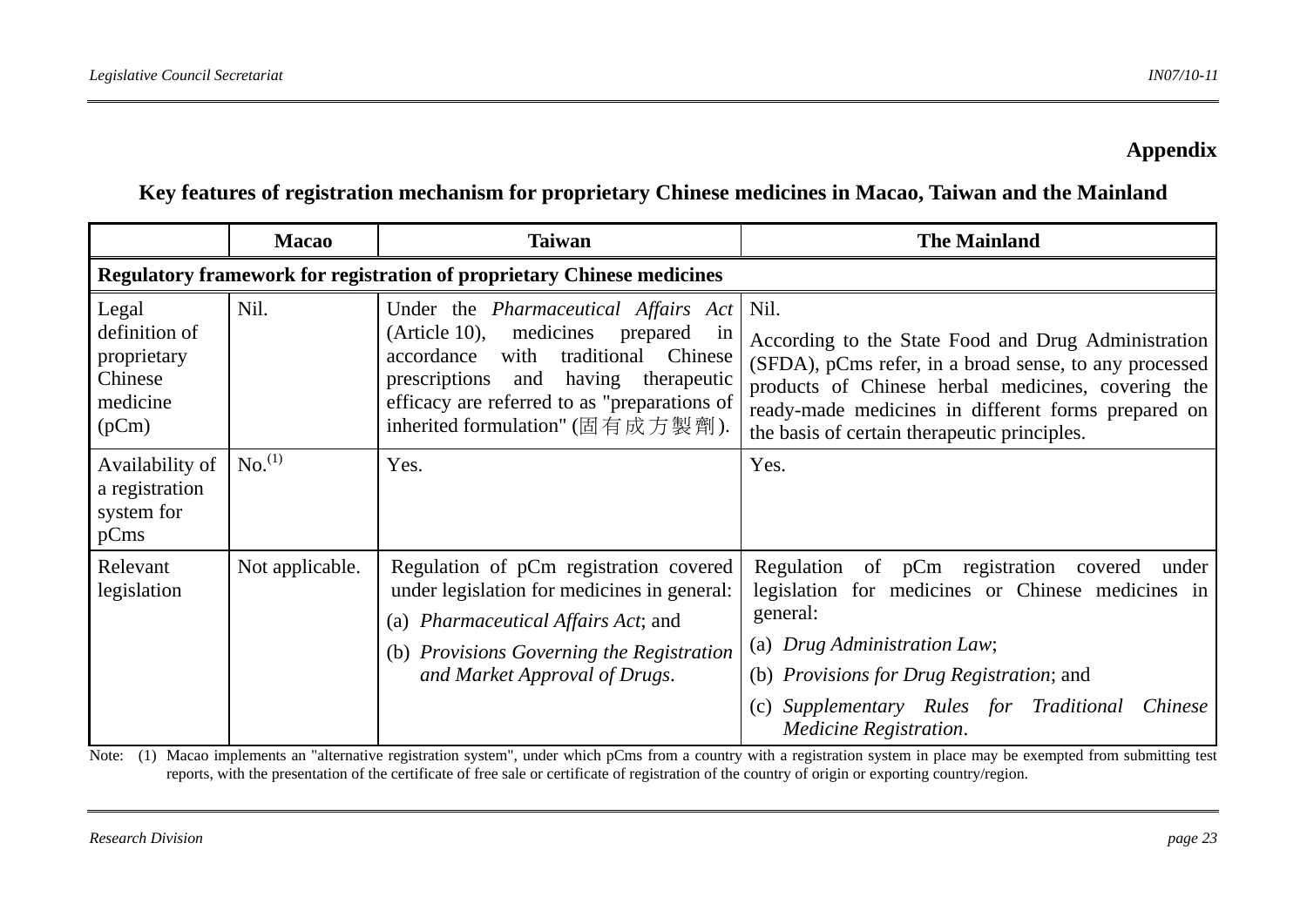## **Appendix (cont'd)**

# **Key features of registration mechanism for proprietary Chinese medicines in Macao, Taiwan and the Mainland**

|                                                                                 | <b>Macao</b>    | <b>Taiwan</b>                                                                                                                                                                                                                                                                                                                                                                                                                                                                                                                                                                                                                                                                                                                      | <b>The Mainland</b>                                                                                                                         |  |  |  |
|---------------------------------------------------------------------------------|-----------------|------------------------------------------------------------------------------------------------------------------------------------------------------------------------------------------------------------------------------------------------------------------------------------------------------------------------------------------------------------------------------------------------------------------------------------------------------------------------------------------------------------------------------------------------------------------------------------------------------------------------------------------------------------------------------------------------------------------------------------|---------------------------------------------------------------------------------------------------------------------------------------------|--|--|--|
| Regulatory framework for registration of proprietary Chinese medicines (cont'd) |                 |                                                                                                                                                                                                                                                                                                                                                                                                                                                                                                                                                                                                                                                                                                                                    |                                                                                                                                             |  |  |  |
| Reference<br>standards for<br>pCms                                              | Not specified.  | (a) "Taiwan Herbal Pharmacopoeia"<br>$(\langle \frac{\overline{A}}{\overline{B}}   \frac{\overline{B}}{\overline{C}}   \frac{\overline{C}}{\overline{C}}   \frac{\overline{C}}{\overline{C}}   \frac{\overline{C}}{\overline{C}}   \frac{\overline{C}}{\overline{C}}   \frac{\overline{C}}{\overline{C}}   \frac{\overline{C}}{\overline{C}}   \frac{\overline{C}}{\overline{C}}   \frac{\overline{C}}{\overline{C}}   \frac{\overline{C}}{\overline{C}}   \frac{\overline{C}}{\overline{C}}   \frac{\overline{C}}{\overline{C}}   \frac{\overline{C}}{\overline{C}}   \frac{\overline{C$<br>(b) foreign pharmacopoeias<br><sub>or</sub><br>announcements acknowledged by<br>Department of Health,<br>the<br>Executive Yuan (DOH). | (a) Pharmacopoeia of the<br>People's<br>Republic of China ( $\uparrow \Box \Box \cong \mathbb{R}$ ); and<br>(b) specifications set by SFDA. |  |  |  |
| Major authority<br>for $pCm$<br>registration                                    | Not applicable. | Committee on Chinese Medicine and<br>Pharmacy (CCMP) of DOH.<br>CCMP comprises a chairman and<br>15 members, most of them being<br>university professors and chairmen of<br>professional associations in traditional<br>Chinese medicine and pharmacy.                                                                                                                                                                                                                                                                                                                                                                                                                                                                             | SFDA, with its Department of Drug<br>Registration being the key organization in<br>charge of drug registration.                             |  |  |  |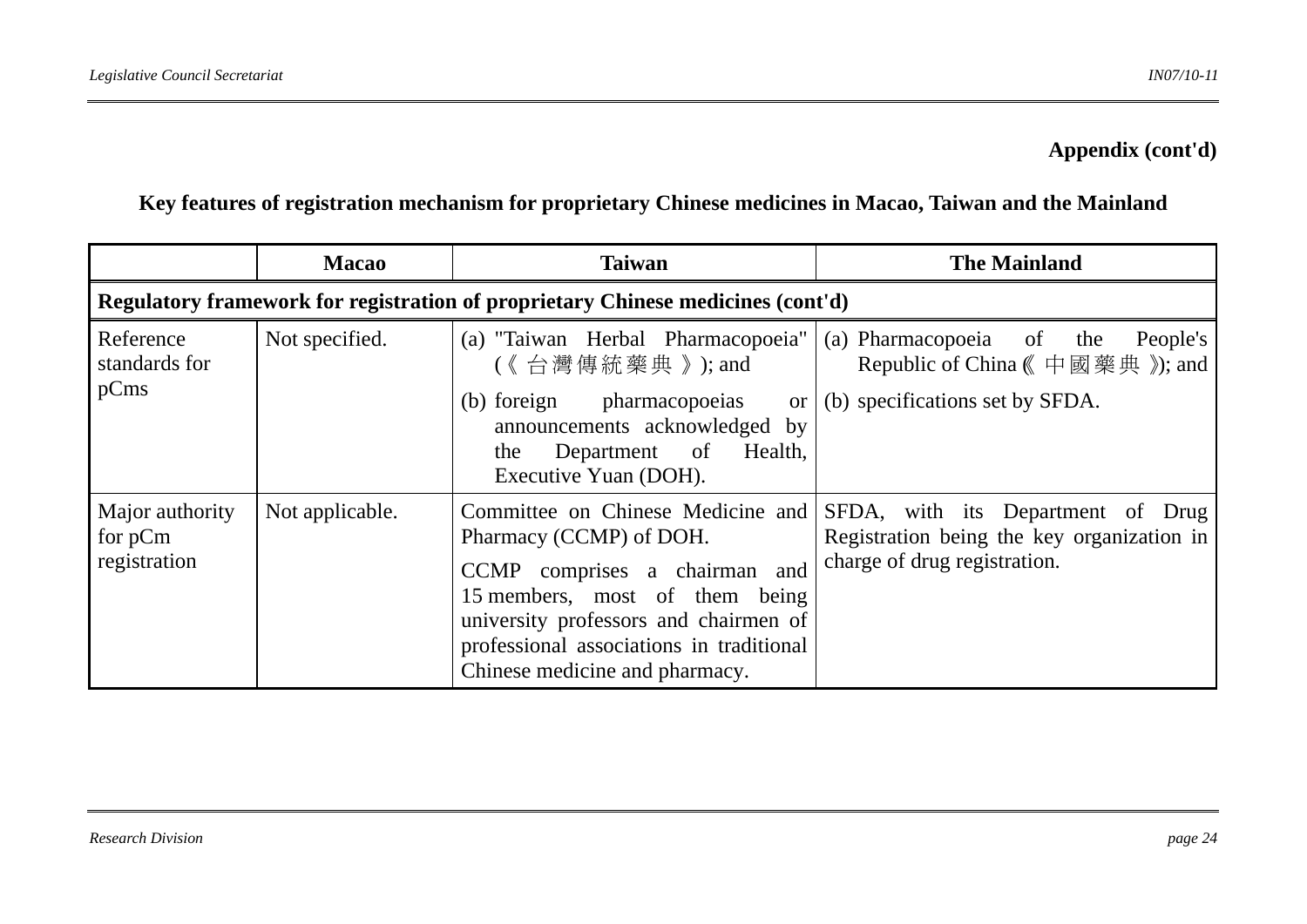## **Appendix (cont'd)**

**Key features of registration mechanism for proprietary Chinese medicines in Macao, Taiwan and the Mainland** 

|                                                                                    | <b>Macao</b>                                           | <b>Taiwan</b>                                                                                                                                                                                                                                                                                                                                                                                | <b>The Mainland</b>                                                                                                                                                                                                                                                                                                                                                                                                                                                                                                                                                                                                                               |  |  |  |  |
|------------------------------------------------------------------------------------|--------------------------------------------------------|----------------------------------------------------------------------------------------------------------------------------------------------------------------------------------------------------------------------------------------------------------------------------------------------------------------------------------------------------------------------------------------------|---------------------------------------------------------------------------------------------------------------------------------------------------------------------------------------------------------------------------------------------------------------------------------------------------------------------------------------------------------------------------------------------------------------------------------------------------------------------------------------------------------------------------------------------------------------------------------------------------------------------------------------------------|--|--|--|--|
| <b>Registration process of proprietary Chinese medicines</b>                       |                                                        |                                                                                                                                                                                                                                                                                                                                                                                              |                                                                                                                                                                                                                                                                                                                                                                                                                                                                                                                                                                                                                                                   |  |  |  |  |
| Technical<br>evaluation<br>procedures<br>taken by the<br>regulatory<br>authorities | <b>Not</b><br>applicable.<br><b>Not</b><br>applicable. | (a) site inspection;<br>(b) review on the prescription, the pharmaceutical<br>plant or business, and the manufacturing process;<br>conduct of clinical trial of samples (arranged by<br>(c)<br>the applicant); and<br>assessment and approval of results of the clinical<br>(d)                                                                                                              | on-site inspection by local drug regulatory authorities;<br>(a)<br>technical review of the submitted dossier on aspects of<br>(b)<br>safety, efficacy and quality of the drug;<br>testing of samples and verification of specifications; and<br>(c)<br>on-site inspection of the production site by the central<br>(d)<br>regulatory authority for verification of the applicability of                                                                                                                                                                                                                                                           |  |  |  |  |
|                                                                                    |                                                        | trial.                                                                                                                                                                                                                                                                                                                                                                                       | the manufacturing processes.                                                                                                                                                                                                                                                                                                                                                                                                                                                                                                                                                                                                                      |  |  |  |  |
| <b>Timelines</b><br>for<br>registration<br>approval                                |                                                        | Specified for the applicant:<br>collection of the drug licence after receiving<br>(a)<br>notice: three months (uncollected licence may be<br>cancelled); and<br>conducting sample testing after receiving a drug<br>(b)<br>testing notice:<br>30 days for domestic traditional Chinese<br>(i)<br>medicines; and<br>traditional<br>three months for<br>imported<br>(ii)<br>Chinese medicines. | Specified for the central and local drug regulatory authorities:<br>acceptance of application and preliminary review:<br>(a)<br>five days;<br>local drug regulatory departments sending review<br>(b)<br>opinions, inspection report and application dossiers to the<br>central authority, and notifying the applicant of the review<br>opinions: 30 days from the date an application is accepted;<br>sample testing and specifications verification by a drug<br>(c)<br>testing institute: 60 to 90 days;<br>technical review by the central authority: 150 to 160 days;<br>(d)<br>and<br>administrative decision making: 20 to 30 days.<br>(e) |  |  |  |  |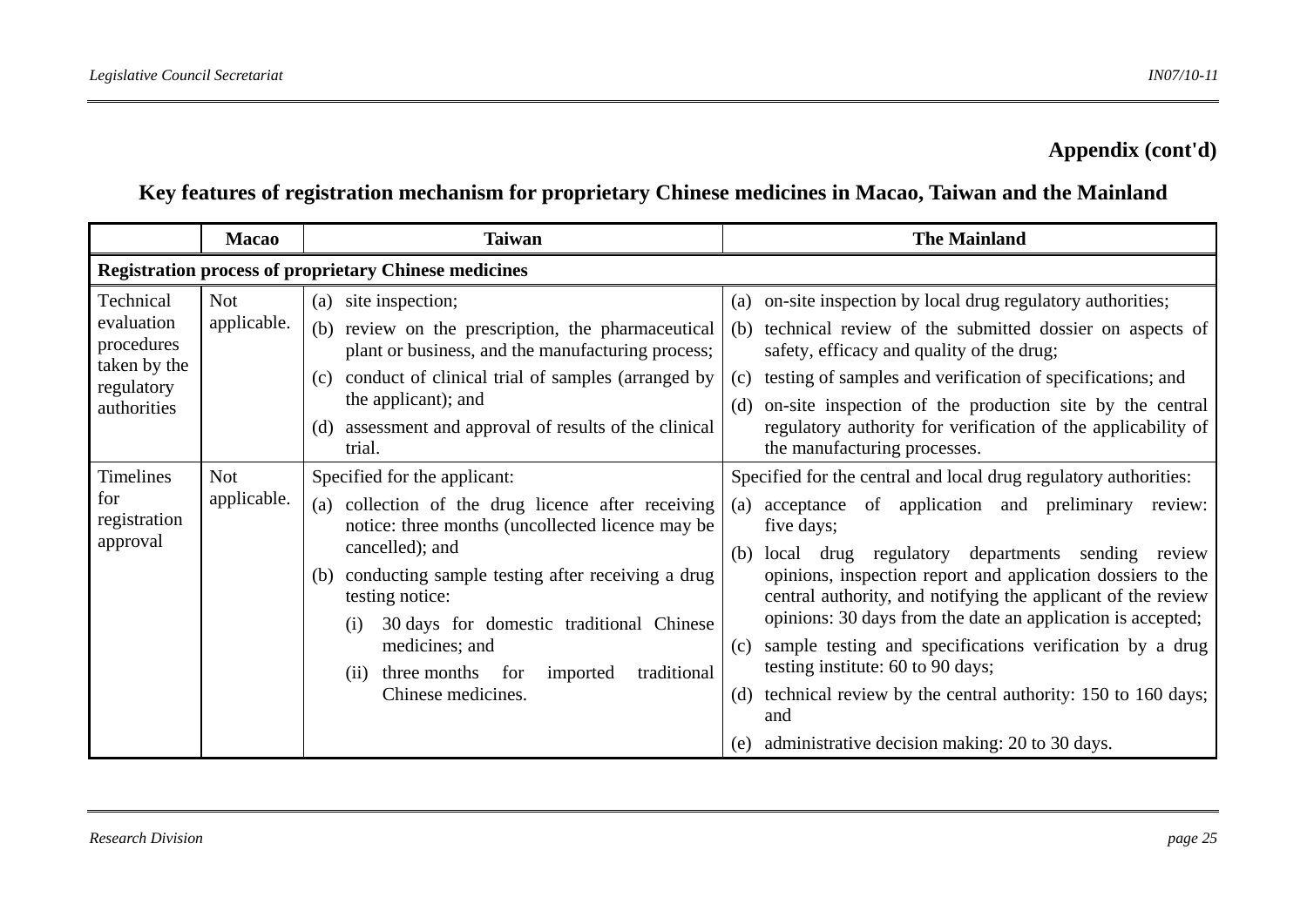## **Appendix (cont'd)**

# **Key features of registration mechanism for proprietary Chinese medicines in Macao, Taiwan and the Mainland**

|                                                                | <b>Macao</b>    | Taiwan                                                                                                                                                                                                                                                                           | <b>The Mainland</b>                                                                                                                                                                                                                                                                                                                                                         |  |  |  |  |
|----------------------------------------------------------------|-----------------|----------------------------------------------------------------------------------------------------------------------------------------------------------------------------------------------------------------------------------------------------------------------------------|-----------------------------------------------------------------------------------------------------------------------------------------------------------------------------------------------------------------------------------------------------------------------------------------------------------------------------------------------------------------------------|--|--|--|--|
| Registration process of proprietary Chinese medicines (cont'd) |                 |                                                                                                                                                                                                                                                                                  |                                                                                                                                                                                                                                                                                                                                                                             |  |  |  |  |
| Appeal mechanism<br>against registration<br>decision           | Not applicable. | An applicant appealing to<br>with<br><b>CCMP</b><br>in writing<br>reasons, literature references<br>documents,<br>relevant<br>and<br>within<br>after<br>two months<br>receiving notice<br>of<br>the<br>decision.<br>Only<br>for<br>one application<br>re-examination is allowed. | (a) An applicant submitting an application with<br>reasons for SFDA's second review within<br>60 days after receiving the decision;<br>(b) SFDA making and notifying the applicant<br>its decision within 50 days after receiving<br>an application; and<br>(c) SFDA accepting no further application for<br>second review thereof if the original<br>decision is affirmed. |  |  |  |  |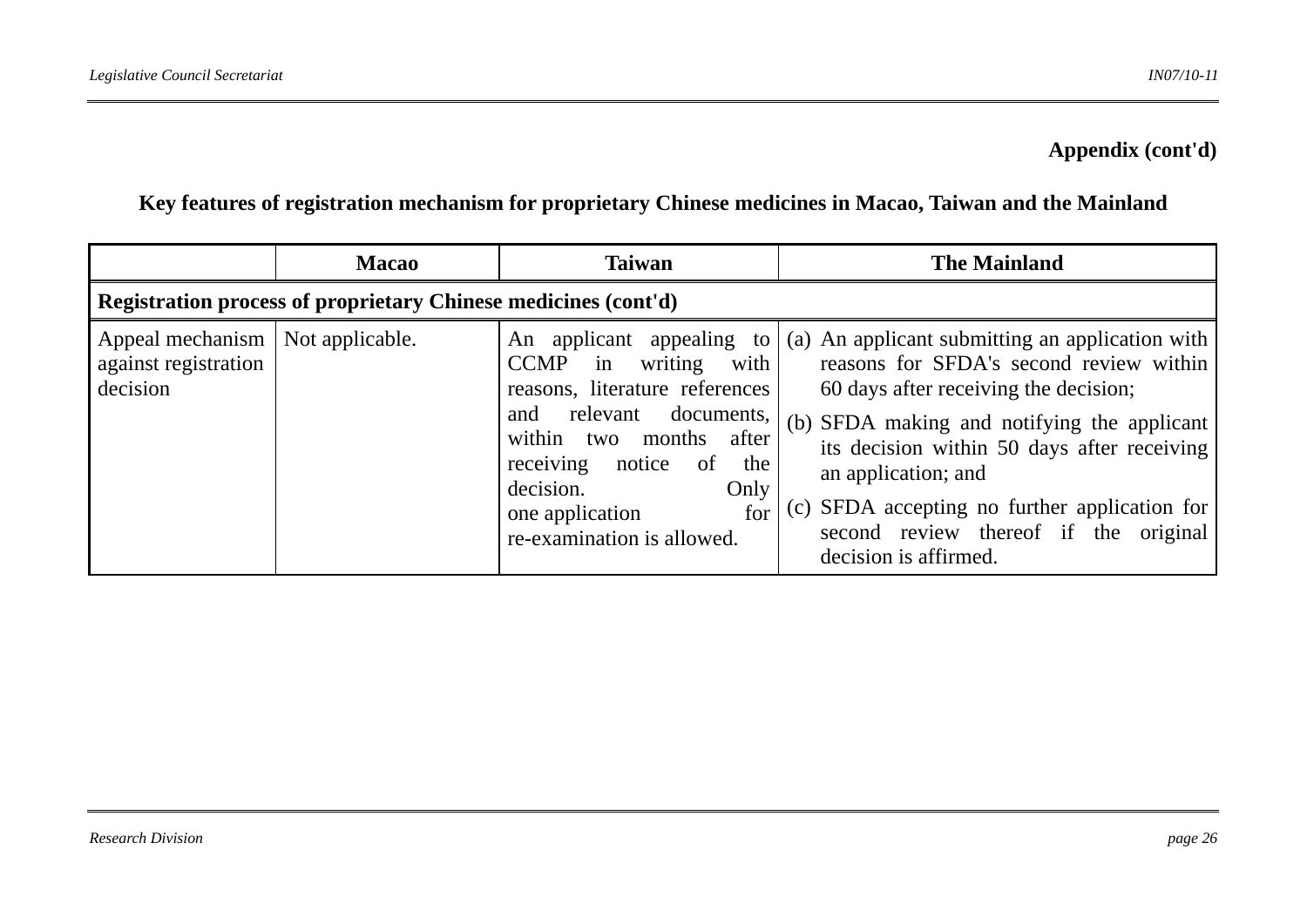## **References**

### Macao

- 1. 印務局:《第 53/94/M 號法令:核准為從事中醫藥品之配制及貿 易之場所發出准照之制度及運作條件》, 1994年,網址: http://bo.io.gov.mo/bo/i/94/46/declei53\_cn.asp [於 2011 年 2 月登入]。
- 2. 澳門衛生局:《 衛生局回應本澳中成藥包裝標籤和說明書的調查 結 果 》 , 2010 年 , 網 址 : http://www.gcs.gov.mo/showNews.php?DataUcn=49895&PageLang=C [於 2011 年 2 月登入]。
- 3. 澳門衞生局藥物事務廳藥物監測暨管理處:《澳門特區中藥安全 性 監 管 的 策 略 》, 2006 年 , 網 址 : http://www.wfas.org.cn/topic/show1\_E.asp?liststate=0&id=2057 [於 2011年 2 月登入]。

#### Taiwan

- 4. Parliament of New South Wales of Australia. (2005) *Report into Traditional Chinese Medicine.* Report No. 10/53 – November 2005. Available from: http://www.parliament.nsw.gov.au/prod/parlment/committee.nsf/0/ca78e168ce 1b6fa2ca2570b400200a34/\$FILE/reportversion2.pdf [Accessed February 2011].
- 5. *Pharmaceutical Affairs Act (Amended on 5 February 2005).* Available from: http://www.doh.gov.tw/ufile/doc/200507\_Pharmaceutical%20Affairs%20Act. pdf [Accessed February 2011].
- 6. 中醫藥資訊網,2011年,網址:http://www.ccmp.gov.tw/index.asp [於 2011年2月登入]。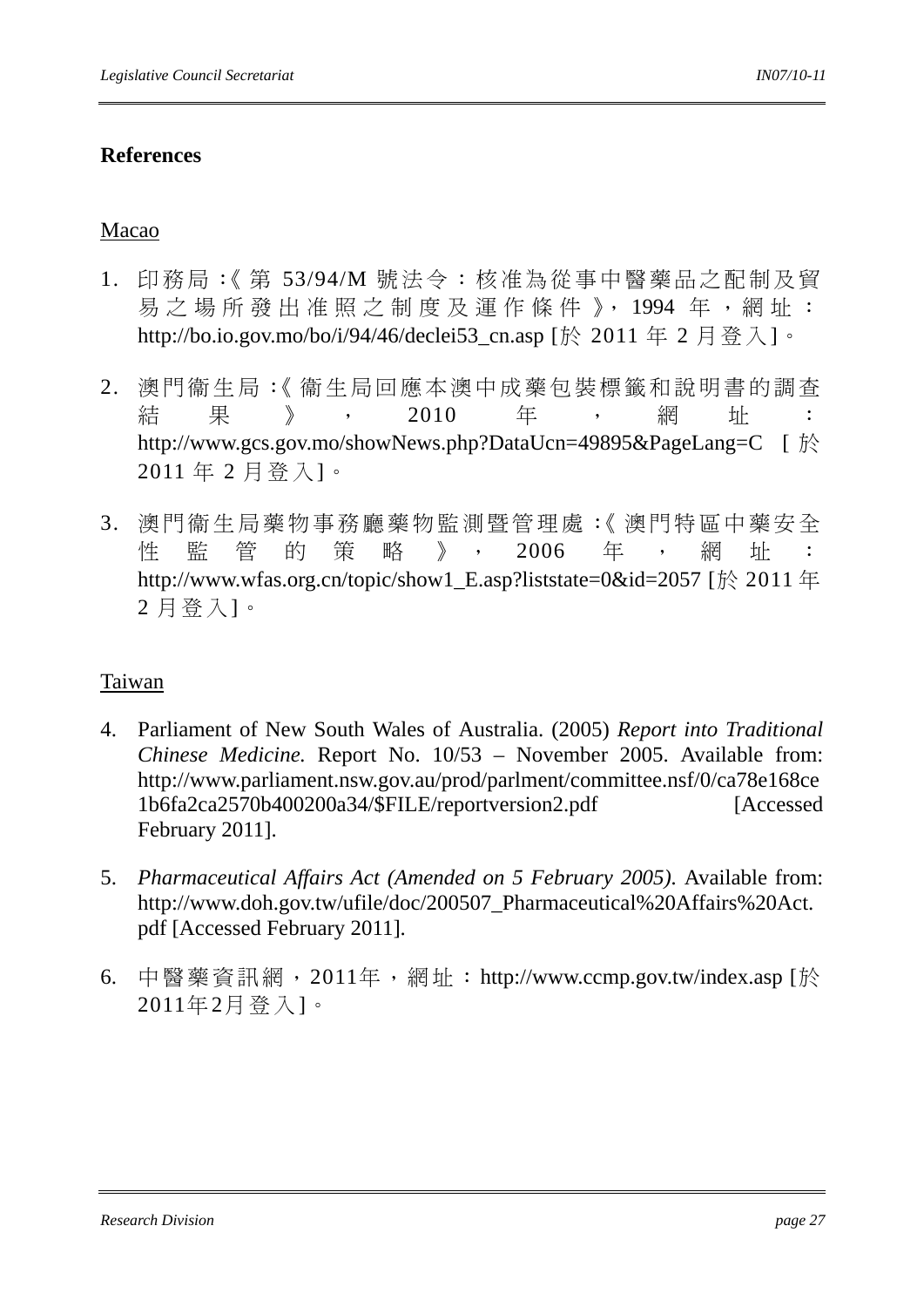- 7. 中醫藥資訊網:《藥品查驗登記審查準則(98年09月14日修正)》, 2009 年 , 網 址 : http://www.ccmp.gov.tw/public/public.asp?selno=826&relno=826&level=C [於2011年2月登入]。
- 8. 行政院生署:《行政院生署衛生規費法令彙編》,2009年,網  $\hbox{4}$  in the contract of the contract of the contract of the contract of the contract of the contract of the contract of the contract of the contract of the contract of the contract of the contract of the contract of http://www.doh.gov.tw/ufile/doc/%E8%A1%8C%E6%94%BF%E9%99%A2 %E8%A1%9B%E7%94%9F%E7%BD%B2%E8%A1%9B%E7%94%9F%E8 %A6%8F%E8%B2%BB%E6%B3%95%E4%BB%A4%E5%BD%99%E7%B 7%A8980715.doc [於2011年2月登入]。
- 9. 劉尚志:《智慧財產權規範與中草藥技術發展之研究》,見《中醫 藥年報》,2005年第23期第1冊,第113-228頁。

### The Mainland

- 10. *Drug Administration Law of the People's Republic of China.* Available from: http://eng.sfda.gov.cn/cmsweb/webportal/W45649037/A48335975.html [Accessed February 2011].
- 11. Li, H.Z. (2003) *Drug registration application in China.* Available from: http://www.ualberta.ca/~csps/JPPS6%282%29/Lihuizhen/registration.htm [Accessed February 2011].
- 12. National Institute for the Control of Pharmaceutical and Biological Products. (undated) *Brief introduction.* Available from: http://www.nicpbp.org.cn/en/CL0330/ [Accessed February 2011].
- 13. *Provisions for Drug Registration (SFDA Order No. 28).* Available from: http://former.sfda.gov.cn/cmsweb/webportal/W45649039/A64028429.html [Accessed February 2011].
- 14. State Food and Drug Administration. (2008) *White Paper: Status Quo of Drug Supervision in China*. Available from: http://eng.sfda.gov.cn/cmsweb/webportal/W43879541/A64028182.html [Accessed February 2011].